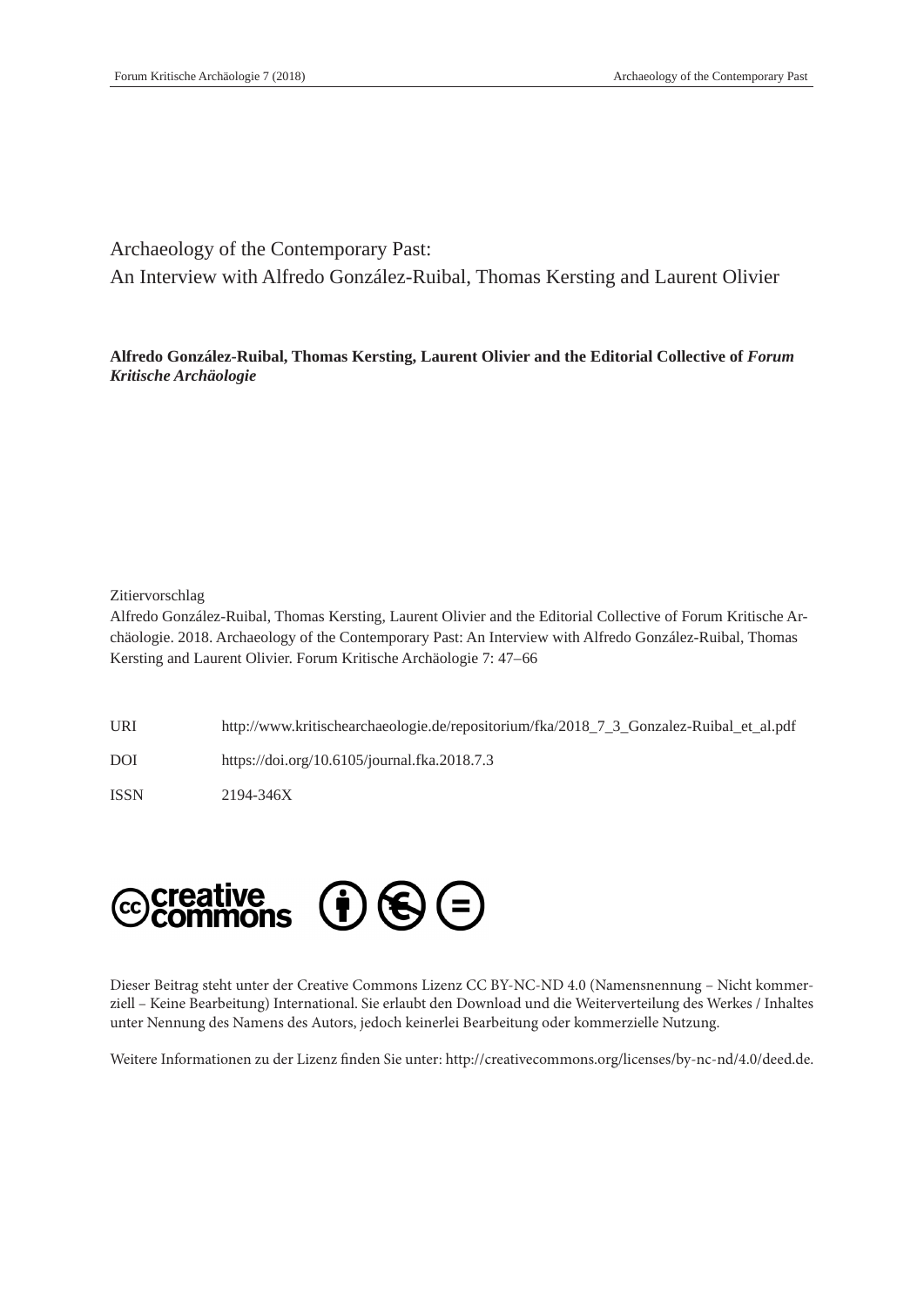# Archaeology of the Contemporary Past:

# An Interview with Alfredo González-Ruibal, Thomas Kersting and Laurent Olivier

# **Prologue**

Some time ago, Laurent Olivier sent a request to *Forum Kritische Archäologie*, asking if we would be willing to review a book he and his colleagues had edited. *Clashes of Time* (2017) is a collection on the theme of archaeology of modern times. Since we do not publish book reviews, we came up with the idea of interviewing him and the editors of two other books on similar topics: Thomas Kersting from the Brandenburg State Heritage Office who co-edited the book *Archäologie und Gedächtnis. NS Lagerstandorte Erforschen – Bewahren – Vermitteln*  (2016) and Alfredo González-Ruibal from the Spanish National Research Council (CSIC), the editor of *Rethinking Archaeology: Beyond the Tropes of Modernity* (2013). This approach seemed attractive to us because the three interviewees work in different intellectual and disciplinary cultures. Thankfully, all three agreed to respond to a series of seven identical interview questions that we posed to them in writing. Following their answers, we have added a short commentary by the FKA editorial collective.

# **Reference volumes**

- Blaising, Jean-Marie, Jan Driessen, Jean-Pierre Legendre, and Laurent Olivier (eds.). 2017. *Clashes of Time: The Contemporary Past as a Challenge for Archaeology.* Louvain-la-Neuve: Presses Universitaires de Louvain.
- González-Ruibal, Alfredo (ed.). 2013. *Reclaiming Archaeology: Beyond the Tropes of Modernity.* London, New York: Routledge.
- Kersting, Thomas, Claudia Theune, Axel Drieschner, Astrid Ley and Thomas Lutz (eds.). 2016. *Archäologie und Gedächtnis. NS-Lagerstandorte Erforschen – Bewahren – Vermitteln* (Denkmalpflege in Berlin und Brandenburg, Arbeitsheft 4/2016). Petersberg: Imhof Verlag.

# **We ask you to briefly introduce your book. What were the reasons for soliciting these contributions? Which are the guiding ideas in the collected papers?**

# *Laurent Olivier:*

As shown in our last book, *Clashes of Time. The Contemporary Past as a Challenge for Archaeology*, the archaeology of contemporary times is an expanding field of research throughout the western world. For the last ten to fifteen years, a large number of books and papers have been published, mainly in the English-speaking countries and above all in the U.S. This growing production is dominated by speculative approaches, which are focused on more philosophical issues than archaeological ones, such as those addressing the so-called "ontological" nature of contemporary archaeological remains. But if one looks at the events that have dramatically changed the course of human history during the last century, continental Europe is certainly one of the very best spots to excavate. The last World Wars took place primarily there and have left – especially in France and Germany – extensive remains that are now excavated by archaeologists in the frame of rescue operations (Schnitzler and Landolt 2013; Bernbeck 2017). This is not the case elsewhere, even in Britain for instance. What kind of archaeological knowledge does such research bring concerning historical facts that seem to be well enough known through a variety of archives and stories? Does it bring any? These are the first legitimate questions to address.

Then, you have in Europe, and especially in France and Germany, people who have been thinking about the deep changes that have transformed – and are still altering – the relationship of the present with the past: Reinhard Koselleck, François Hartog (2003), Hans Ulrich Gumbrecht (2013), and many others, including Ulrich Beck (1992)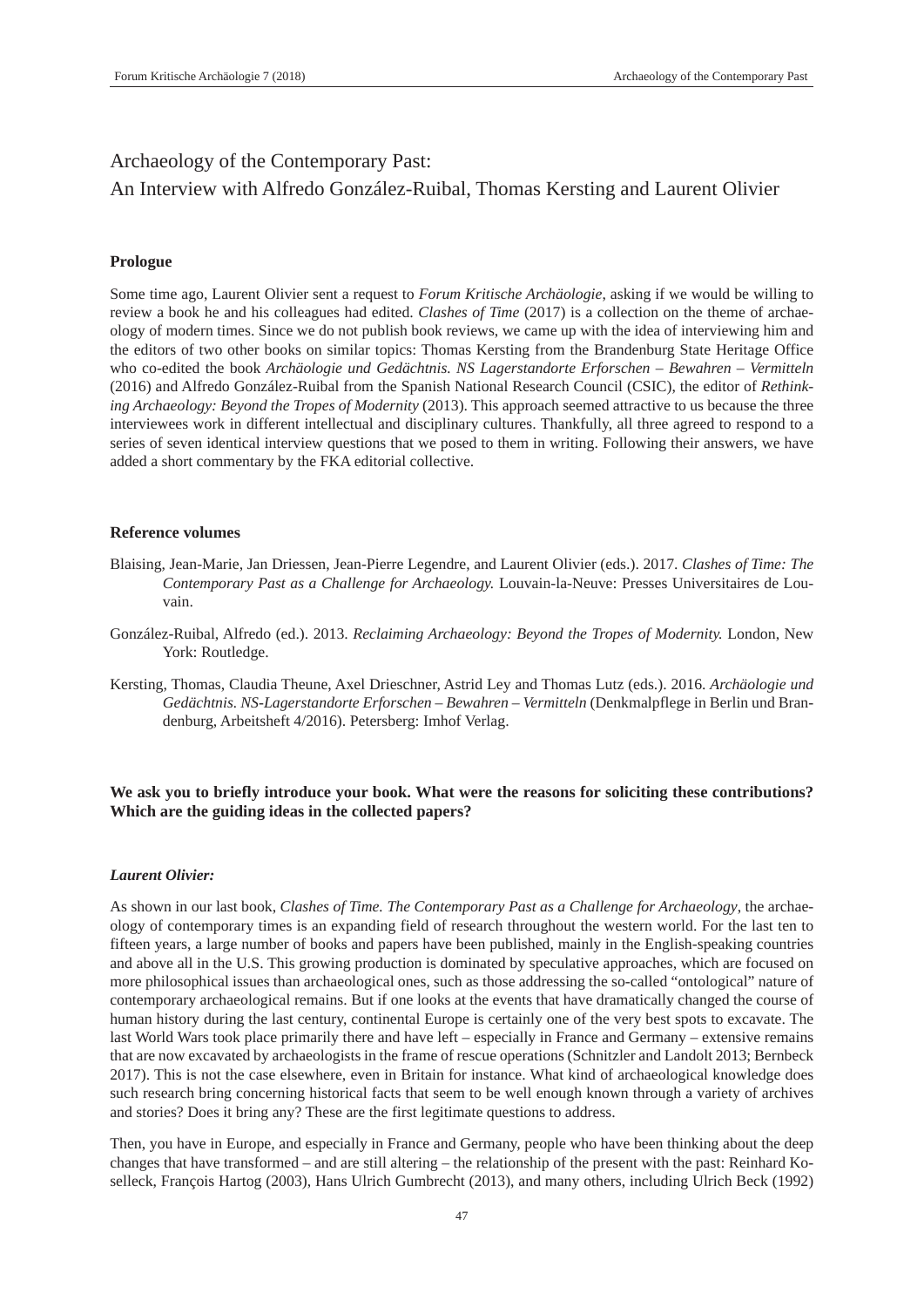and Bruno Latour (2015). People are still arguing when this "new regime of historicity" began – after 1945 or much earlier? – and how to call it – presentism? Anthropocene? – but, for sure, the conventional boundaries between the various fields of historical enquiry are cracking. The rise of contemporary archaeology is a symptom of these "tectonic" movements, which are bringing in the present as the ground for any approach to the past – as the Italian historian Benedetto Croce wrote, "all history is contemporary history" (Croce 1949: 110). So we may say in the same way that any archaeology is an archaeology of the contemporary.

So, to answer to the question posed, we editors wanted to bring all of this together, in order to show to the Anglophone audience that research carried out in continental Europe bears both a great deal of potential and diversity, no matter what the ancient field boundaries were, as long as people are looking at their subject from the perspective offered by the present: archaeology of WW I and WW II, archaeology of the most recent past, archaeology of the landscape – what the French school calls "archéogéographie" (Chouquer 2008) – ethno-archaeology, study of presentism, etc.

# *Alfredo González-Ruibal:*

*Reclaiming Archaeology* intends to do exactly that: to reclaim the intellectual relevance of archaeology on an equal footing with other social sciences. Since the nineteenth century, the discipline has basically foraged ideas in other fields and has been slow at developing its own theories, that is, theories that are strictly archaeological and not derived from anthropology, philosophy or the natural sciences. This explains why archaeologists have had, until very recently, very little influence in other disciplines. And ours is still a marginal field in the humanities and social sciences. At the same time, archaeology has fascinated philosophers, artists and writers, who at times have been able to do more interesting stuff with our materials than we have ourselves (like Freud or Benjamin). Yet the archaeological tropes that other practitioners use tend to be very narrow and revolve around a few ideas which are often very modernist.

Thus, the contributors to the volume where asked to do two things: first, to criticize the prevalent tropes that shape the image of the archaeological, outside and inside the discipline, and second, to show how archaeology can be reshaped and pushed forward using its own intellectual resources – although always in dialogue with other fields of knowledge. Some authors focused more on the productive side (Olivier, Witmore, Olsen, Shanks and Svabo), others on the critical (Gnecco, Haber, Hernando), but I think they complement each other nicely. A third group of contributors were people from outside the discipline (an artist, an anthropologist, a documentary photographer), whose work evinces a strong archaeological sensibility, some consciously (Fluxá), others less so (Gordillo, Vergara). They are proof that archaeology can give and not just take.

It is important to bear in mind that this is not a volume about the archaeology of the contemporary past, but the subfield figures very prominently in it. It is difficult to reclaim archaeology if archaeology keeps detaching the past from the present and producing historicist narratives about the more or less remote past. The contemporary plays a crucial role in *Reclaiming Archaeology*, because it expands the field to encompass the present, because it dissolves the past/present divide, and because it asks the past questions that are relevant to the present.

#### *Thomas Kersting:*

Among the editors of the book *Archäologie und Gedächtnis. NS Lagerstandorte Erforschen – Bewahren – Vermitteln (Archaeology and Memory. Nazi Camps – Research – Preservation – Presentation)*, I am the person who represents the archaeological heritage preservation sector. My co-editors from the fields of university research and teaching, from the staff of memorial sites, and from specialist firms working in historic preservation would certainly offer quite different responses. My approach to the topic you ask about is decidedly the highly pragmatic and rather "theory-distant" one of archaeological heritage preservation.

Our volume is the result of a conference with the same name held in September 2015. The research field often referred to in practice as the "archaeology of camps" represents the interface between archaeology, historic preservation, and memorial sites, with their respective perspectives and approaches. This was also reflected in the conference, which brought together speakers from those three sectors of heritage. A conference on this uncomfortable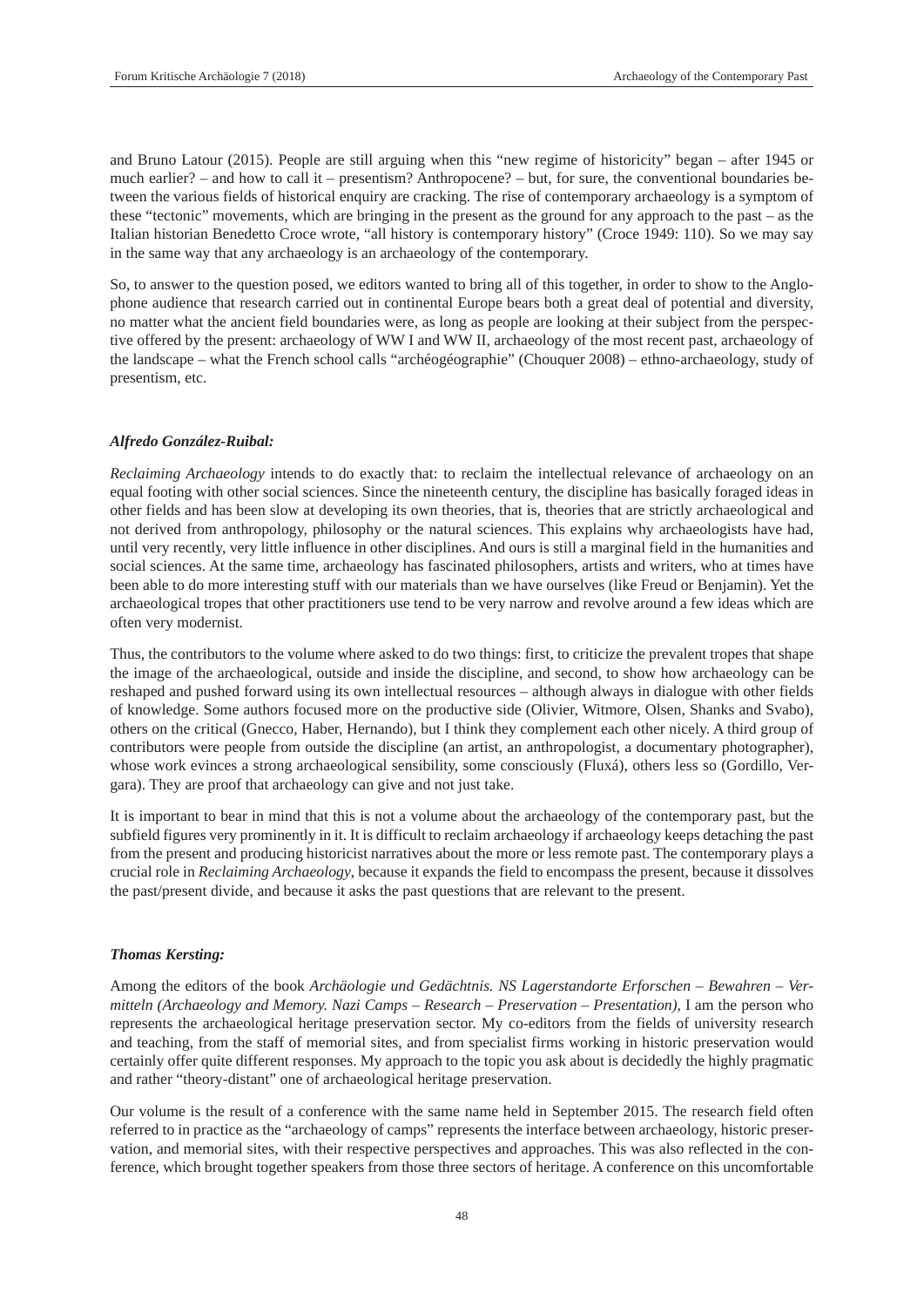topic would have been unthinkable ten or fifteen years ago, but the response from the more than 120 guests from seven nations demonstrated that the time was ripe.

After almost 20 years of excavations of sites from the Nazi years, it was time to try to draw results together. We asked for problem-oriented, synthetic contributions that would reflect the current state of research and treatment of original, architectural monuments and their presentation to the public. The conference targeted colleagues working at the interfaces of archaeology, architectural research, history, and commemoration. In view of the enormous increase in the number of archaeological projects and the advances in knowledge in recent years, we wished to highlight the impact on the handling of monuments and further effects of this growth in the public sphere. The focus was on the remnants of the Nazi camp system, and especially on forced labor performed by concentration camp inmates, foreign civilians, and prisoners of war, which are omnipresent evidence of Nazi tyranny, not only in the German state of Brandenburg. Brandenburg<sup>1</sup> was not the center of attention at the conference; the emphasis went well beyond, with contributions from Thuringia, Saxony, Lower Saxony, Bavaria, Austria, and Poland.

From the beginning it was planned to publish the conference proceedings in a publication of the Brandenburg State Office for Preservation of Archaeological Heritage and the State Archaeological Museum (*Brandenburgisches Landesamt für Denkmalpflege und Archäologisches Landesmuseum*). We thank the EVZ Foundation, the foundations of Brandenburg Memorials and of the Topography of Terror, the University of Vienna and the Archaeological Society in Berlin and Brandenburg e.V. for their generous support.

**An archaeology of the contemporary past in the hands of its various practitioners emphasizes, albeit in different ways, issues of memory, present-past relations, and multi-temporalities. What are the implications of these topics for archaeologists' understandings of the relationship between past and present? Is it enough to say that material remains incorporate the traces of memories that are constantly reworked in the (changing) present? Or is there still a place for investigating the lives of people in the past, however recent that past is?**

#### *Thomas Kersting:*

The theme of memory is reflected in our conference proceedings. We purposely used the ambivalent word *Gedächtnis* in the title in order to draw attention to its broad semantic field, which includes both (collective or individual) memory and remembrance.

In the archaeological heritage protection sector, the decisive factor in order for material remains to be considered heritage is that they tell us something about the "history of humanity", as it is usually formulated in historic preservation laws. Among historic monuments are the so-called authentic places of the Nazi dictatorship, which are bestowed with a high status in historical presentations and in the culture of remembrance. In addition to eyewitnesses – and in the future as substitutes for them, as only a few are still alive – these places authenticate and illustrate historical events based on their materiality. In order, however, to access the meaningfulness of things that do not by themselves speak to us, we need further evaluation of such sources. Likewise, it is necessary to speculate on the various possible meanings inscribed in material things and to interpret them. Sources must always be critically questioned, and this process of critical reflection must also be laid open to visitors to memorial sites and to the recipients of our research. With respect to the questions, "what do we preserve? what do we convey? what do the material remains tell us?" and thus also indirectly the question "what is at the core of our research?", the aspect of a narrative should be foregrounded. One cannot leave visitors alone with the task of making sense of and interpreting what they see. Reconstructed elements are often found next to (or on top of) original architectural remains, leading to a patchwork of temporal windows and traces. When it comes to conservation and presentation, all temporal layers of a place must be shown. An open-ended interpretation is indispensable from the perspective of heritage preservation: the current interpretations – themselves temporally bound – must always be characterized as the result of unfinished process. In this sense, archaeology can definitely approach the task of tracing lives and fates.

Since 1990 the so-called capital region around Berlin is in the middle of the "new federal states" as well as the core of the old political structure of Prussia.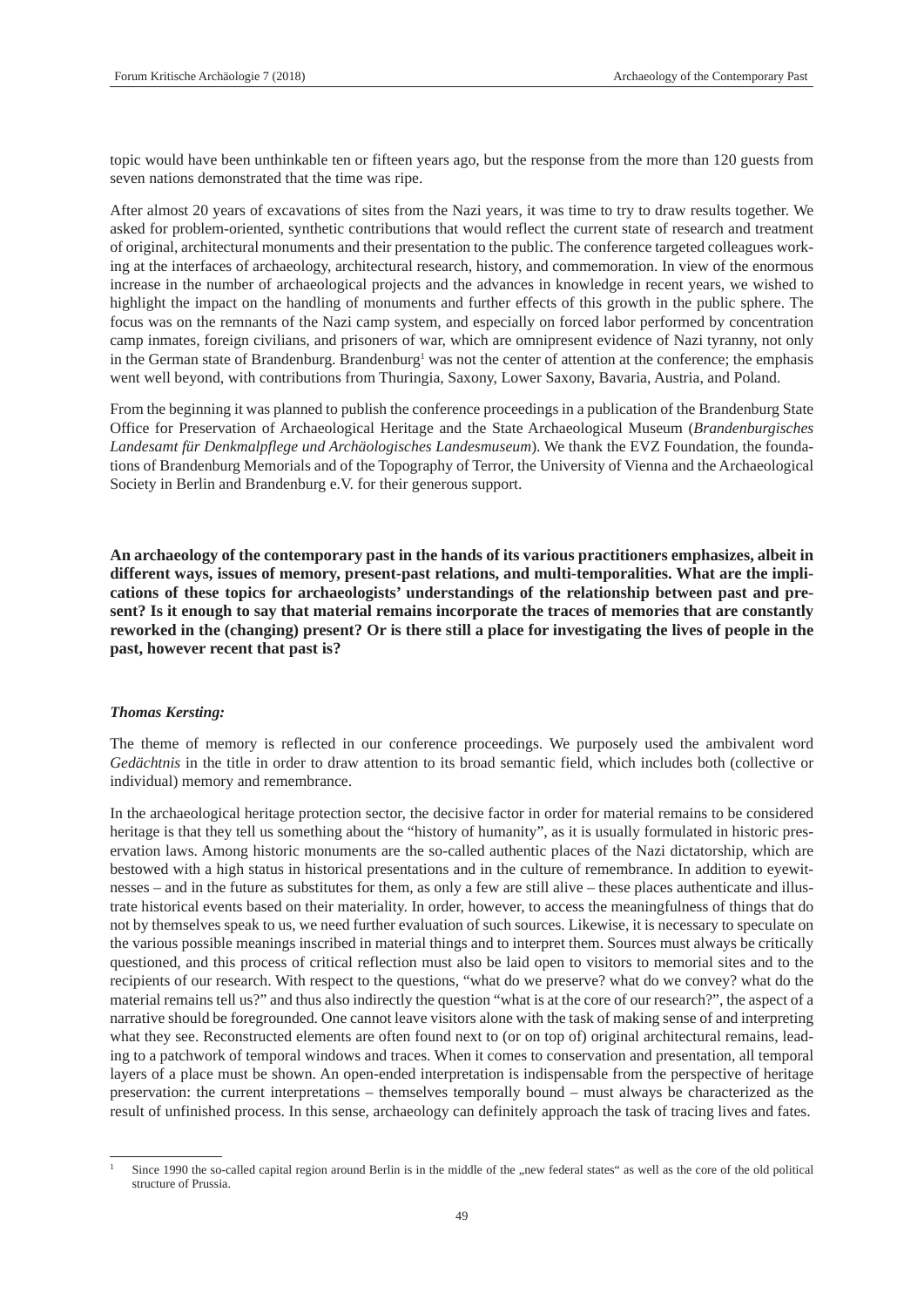# *Laurent Olivier:*

This is indeed a key issue. What is being asked about is the archaeological knowledge that can be extracted from the archaeological evidence – a knowledge that would not be shared by other disciplines, such as history or sociology, but would come entirely out of the field as such. I would say that what such an archaeology brings to light is the "real stuff"; I mean the materiality of historical contexts that do not exist anymore around us: when you dig WW I trenches, for instance, what you find is what the soldiers – whether German, French, British, Canadian, etc. – used, wore, made, transformed, and finally lost or threw away. And this is not what is directly described by the military sources or people's memory. That is something peculiar, something that documents daily life. Their waste, for instance, is amazing: what you find tells you about the beginnings of industrial mass consumption, providing you with archaeological contexts of that time that you would not find elsewhere.

#### *Alfredo González-Ruibal:*

That the present incorporates traces of the past continuously reworked in the present was first proposed by postprocessual archaeologists in the 1980s. This realization led to the development of the very productive field of the sociopolitics of the discipline, which was crucial to do a more self-reflective and critical archaeology, as it made clear that we could no longer hold to the idea that our research as archaeologists in the present working with remains in the past had no consequence whatsoever in the present. After three and a half decades of sociopolitical critique, however, I have the impression that there are not many new ideas coming up from that direction. Now under the banner of heritage studies, people keep repeating the mantra that such or such monument or ruin or archaeological site is manipulated by nationalism, the State, neocolonialism, elites, interest groups, etc. One can write the conclusions of these papers after only reading the title. I do not mean that disciplinary critique is no longer needed. It is, but we need more imagination, more political radicalism, and new ideas. These are coming mostly from the South, as proven by some of the contributors to *Reclaiming Archaeology* (Haber, Gnecco).

It is also worrying that heritage studies and sociopolitical critique have occupied a large part of the space of archaeology. It is the triumph of metadiscourse: there is a proliferation of discourses on discourses. It is all about representation. How people in the present regard, rework, reject the past. That was the move, in fact, of the linguistic turn: from fact to representation. It seems so very old fashioned to be interested in the past qua past. Thus, more and more people are abandoning archaeology for heritage studies because they find them more interesting and more in tune with present concerns and social demands. Of course, scholars are also interested in them (not necessarily consciously) because there is more to be gained in academic terms (positions, prestige, grants, networking, policy-making) in the field of heritage than in the field of archaeology. We should ask ourselves why: *cui bono*?

I find the move from past to present (which is the move from archaeology to heritage) dangerous for ethical and political reasons. It is morally wrong to be concerned only with ourselves, with our era. This collective narcissism is but another symptom of the excessive and troubled ego of supermodernity, as Marc Augé (2002) noted.

To focus only on the present is also politically wrong: the proliferation of studies about the effects of the past on the present is a symptom of the triumph of presentism, which is the temporal regime of neoliberalism (Hartog 2003). The only time that matters is now. Archaeology can offer a counterbalance to this situation and show that the past matters, too. *Reclaiming Archaeology* is also about the politics of temporality, about the relevance of an archaeological take on time: this is very clear in the chapters by Olivier, Witmore and Verdesio. What I am saying now probably seems contradictory with what I said before about the relevance of the archaeology of the contemporary past. The subdiscipline, indeed, can become another ally of presentism. But it can be just the opposite: its fiercest enemy. To challenge presentism, it has to make the most of the temporal regime of archaeology at large and reclaim the long-term, the blurring of the present-past divide, the notion of heterochrony, of open pasts, etc. (as shown by the contributors to the volume mentioned above).

I particularly like the paper of Mark Leone and his students in the book because it is precisely about this: they are profoundly interested in the people of the past, in the slaves who lived in Wye House in the 18th and 19th century, but it is this concern for the past qua past that makes it absolutely relevant for the present. Because the traumas and hopes that they investigate archaeologically still resonate in the 21st century.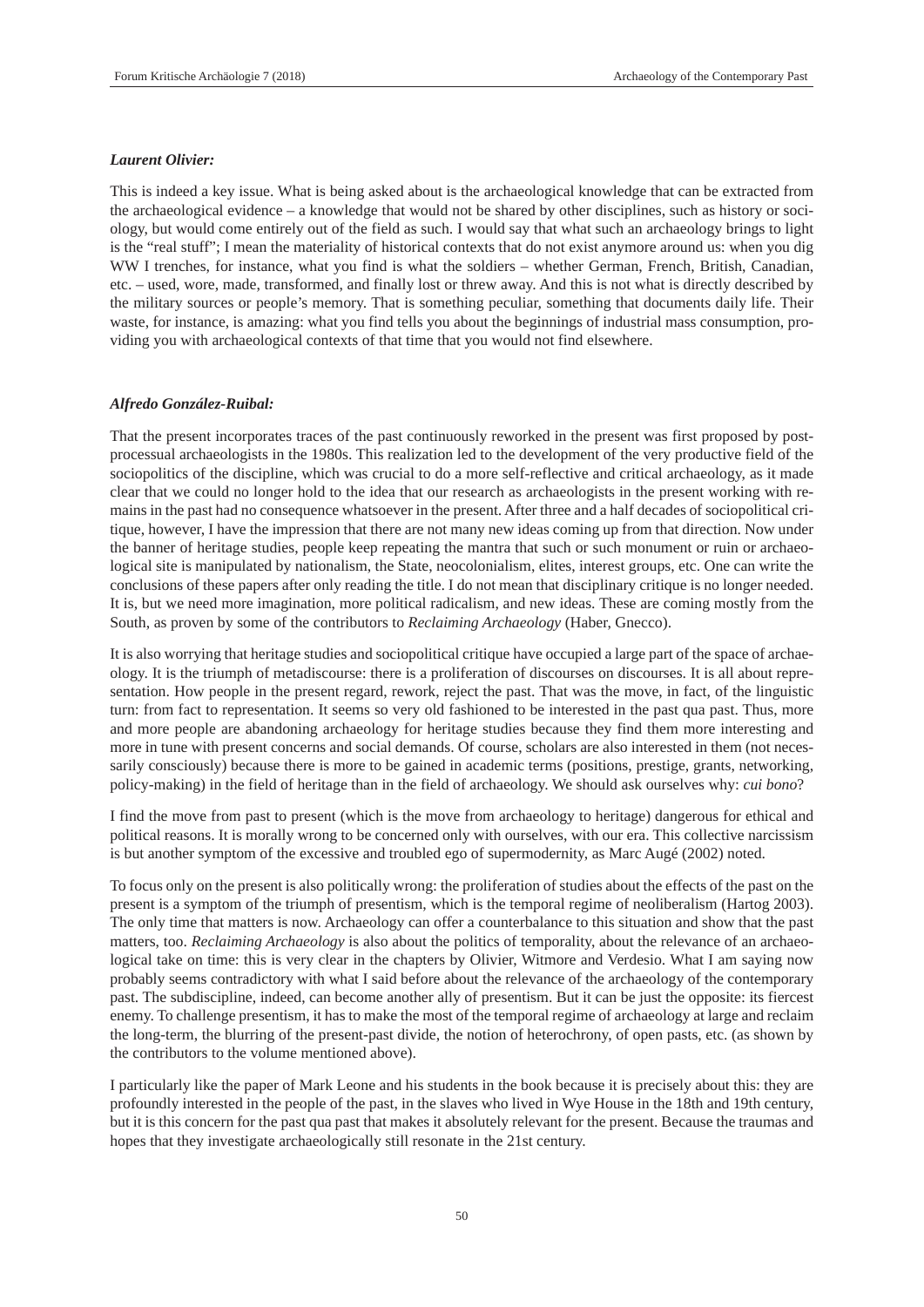**What is the role of methodology in an archaeology of the contemporary past? Does such an archaeology require new or different methods, for example, those from other disciplines such as forensics? Is an apparent preoccupation with methods part of a perception that archaeology of the recent past requires special legitimation? And if so, does this necessity for legitimation emerge from an insecurity within the discipline, or is it a reaction to how other disciplines perceive such an archaeology?**

# *Laurent Olivier:*

This is precisely the question we wanted to target and to look at carefully in the book. There is a basic fact, regarding archaeology: when you excavate sites of ancient periods – such as those of the Neolithic for instance – you have no idea of what this remote past really looked like, what happened in, let's say, the 20th century BCE, and so what people were confronted with. You know all of that when you are digging a 20th century CE site – very often, you even known what this site was about, who was living there, and what they were doing. But in a very disturbing way, knowing that story, you soon realize that you would be absolutely unable to deduce it from the evidence you have recovered from the ground (Bonnichsen 1973). The gap between what you find and what has happened there is widening incredibly depending on the preservation of organic remains – fabric, paper, cardboard. They disappear, and the site tells you quite a different story. In other words, the archaeology of the contemporary past may work as a lab, in which one can test and observe the relationship between activity or occupation and the production of remains as well as their transformation over time. This is what makes it special and unique.

So, the idea of the book was to take the present – in which we are standing – as a starting point from which to look at archaeological evidence, I mean the materiality of human activity. This is the reason why we have included the so-called ethnoarchaeology in our survey of contemporary archaeologies: ethnoarchaeology being the contemporary archaeology of "non-industrial" or so-called "archaic" societies. And here again, you realize in a quite painful way that what the use or the identity is of what you see is not what you would have deduced from that kind of feature if you would have found it at home in similar kind of sites – such as those of the Bronze Age, for instance. Again, there is a huge gap between what looks basically alike – similar kinds of long houses, for instance – and the interpretation we usually attribute to such sorts of features, when they belong to remote periods of our own prehistory. To put it otherwise, the "contemporary past" may be used as an arena in which our conventional interpretation of the past may be constructively challenged.

# *Alfredo González-Ruibal:*

Archaeological methodology is crucial. It is one of the tropes of the discipline, which might seem a drawback but is actually an advantage. We have a fascinating methodology and people from other fields love it. They have often appropriated it metaphorically. What I suggest in *Reclaiming Archaeology* is that we reappropriate our own tropes, that we push forward the potential of our methods to do things that we have never done before or to come up with radically new ideas. This is what Douglass Bailey does in the volume, for instance. He reappropriates the trope of cutting the earth, which is something we routinely do in our fieldwork, to explore the symbolic ramifications of such an act.

As for using methods from outside archaeology, I think that this is often a question of convergence with other sciences, as happens with forensics. We both resort to the natural sciences to interpret what happened in the past, for example. But archaeology was using palynology decades before forensic palynology developed. So it is not necessarily that we have to learn from others, but rather to look at the past of our own discipline. In fact, excavation was borrowed by forensic science from archaeology, rather than the other way around. This is something that is usually forgotten but should be emphasized. It is one of the few cases when a hard science takes a very specialized technique from a humanistic discipline.

For me the issue of methodology is not so much about legitimation but about doing something that is both interesting and unique to our discipline. Some people have criticized the use of archaeological techniques as restrictive and prefer to use psychogeography, ethnography or other approaches. As for psychogeography, you can call it as you wish, but it is pretty much what antiquarians and later landscape archaeologies have been doing for centuries (Shanks 2012). Ethnography, in turn, is often presented as a panacea, the ultimate solution for doing a more ethical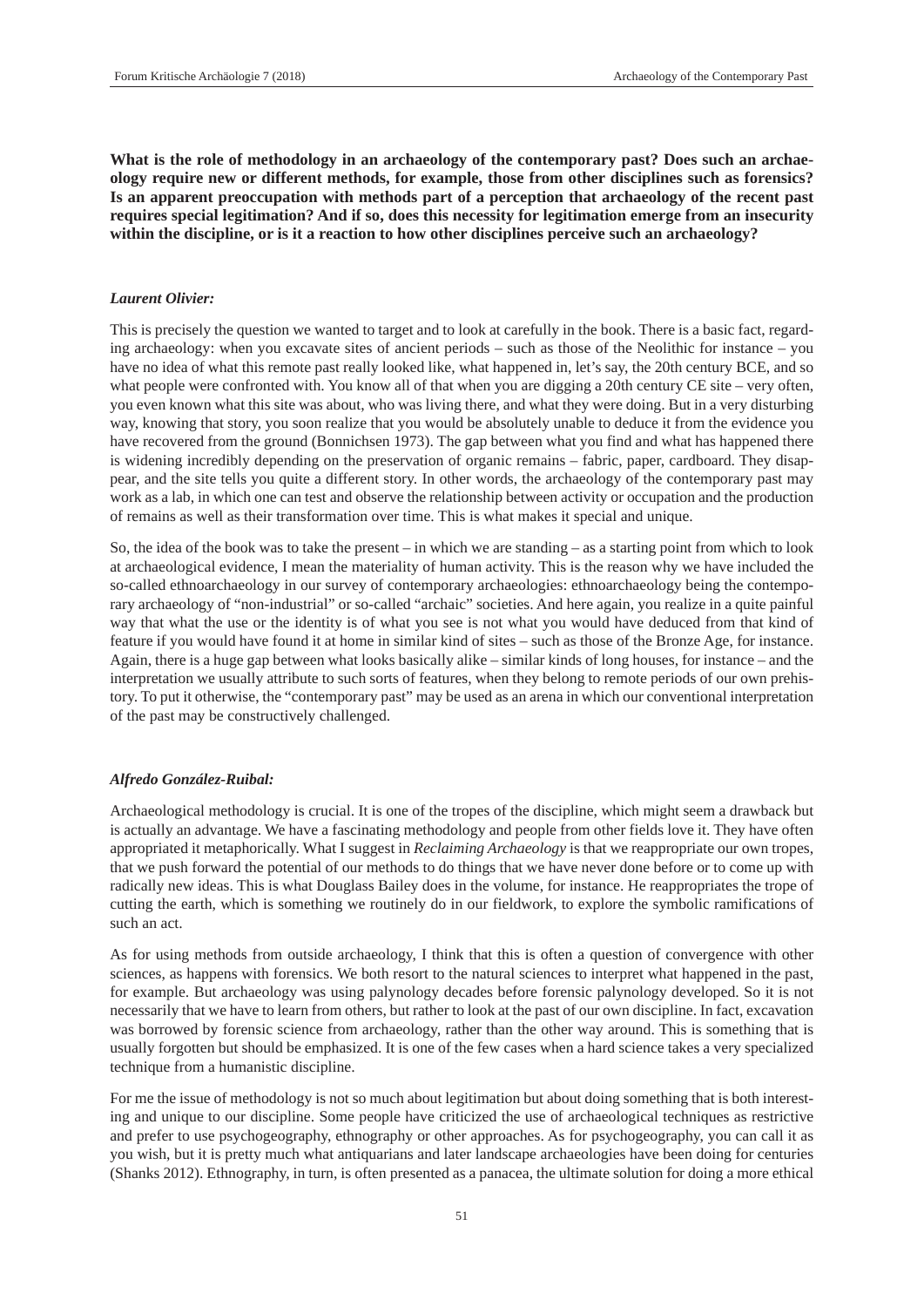and radical form of research. My position in this is that anthropologists are better at ethnography than we are, whereas they do not do field survey, geochemical analyses or stratigraphic sondages. I do not find it very useful to have yet another practitioner doing (often bad) ethnography. There is a plethora of researchers doing that already, coming from anthropology, sociology, urban studies, cultural studies, human geography, performance studies, oral history, etc. Only we, archaeologists, do archaeology. It would be ill-advised, I think, to squander all the creative and radical potential of archaeological techniques. Instead of saying that excavation is old-fashioned, let us reinvent archaeological excavation! Let us reimagine field walking or isotopic analyses! The advantage of the archaeology of the contemporary past is that one often only needs to apply the usual methodology to modern stuff to see anew both methodology and stuff. You take a side scraper, put a scale next to it, and take a photo, and it is boring. You pick up a rusty hand grenade, put a scale next to it, and take a photo, and then it is uncanny: both the grenade and the archaeological act. And you can take this further: put together a side scraper and a hand grenade, put in a scale, take a photo. This is what is called parataxis in art theory, and it works. Reclaiming archaeology, then, means first of all reclaiming confidence in our own discipline – which does not mean that we have to reject other methodologies, of course. Our methods should not be taken as a defensive shield against other disciplines or as a way of policing academic limits, but rather as a creative and powerful way of engaging with the past and the present, as a point of departure as well to start productive dialogues with other fields – from genetics to music.

# *Thomas Kersting:*

As already mentioned, archaeological heritage preservation is not much concerned with methodology, because it is its job to protect existing monuments, which have first to be known. Heritage preservation offices are responsible for them. The impetus for our reactive activities usually comes from the outside: construction plans at locations of former camps often become known only at the moment when they are being realized; changes in museal (and ideological) conceptions of memorial places "require" new designs, usually involving breaking ground in one or another way; work camps with the best pedagogical objectives engage in excavations; illegal excavations at scenes of crimes (for example, Carinhall, the former manor of Hitler's deputy Hermann Goering, who collected stolen art from all over the world; after the war – and even up to today – some people still suspect that treasures may be found there, and illegal searches for them still occur); clarification of facts at Nazi crime scenes; private parties request the right to search war-related hide-outs; local initiatives want to research and excavate, etc. Ultimately, compiling a list of protected monuments is a task of systematic inventory for which heritage preservation offices are responsible.

In Brandenburg, in the immediate vicinity of Berlin, the capital of the former "Reich", the density of material traces of the recent past that are protected monuments is extraordinarily high. Only since the beginning of the 1990s have the legacies of the Nazi era moved into the purview of heritage protection – first, because of the definition of below-ground monuments as having no age limit "upwards" according to the Brandenburg Monument Protection Act of 1991, and secondly due to the changed conception of memorial sites at former concentration camps. After the fall of the Berlin Wall in 1989 and the end of divided Germany – before which the "Iron Curtain" between capitalism and communism ran through the middle of Germany – a change in the focus of memorialization was inevitable. After all, this was a profound political change that ultimately had ideological consequences. It was a change that understandably manifested itself immediately in construction work and therefore went hand in hand with breaking ground. In this context, the then state archaeologist, Jürgen Kunow, remarked: "We first had to understand that up until then only the 1950s memorial design of the GDR was under heritage protection, but not the original remains of the camps in the ground" (oral quote from a departmental discussion in the 1990s).

Gradually, heritage preservation offices were able to sensitize other players engaged in this field to the importance of ephemeral structures and to convince them to expand their methodological framework. The Brandenburg archaeological heritage offices faced up to a completely new type of responsibility and took on a kind of pioneering role in the particular treatment of these kinds of monuments in Germany (Kunow 2001). Even though methodological experience in dealing with recent monuments has further developed, the efforts to protect, preserve, and exhibit them continue to raise questions. A central aspect is the "mass problem": how are we to deal with the large number of sites and finds? In continuous dialogue between memorial sites and archaeological specialists, practical standards for the exposure and preservation of archaeological monuments must be developed, with the involvement of lay people anchored in the work of communication and presentation. In the long run, continuous archaeological care of memorial sites is indispensable, especially if those working in pedagogical sectors of these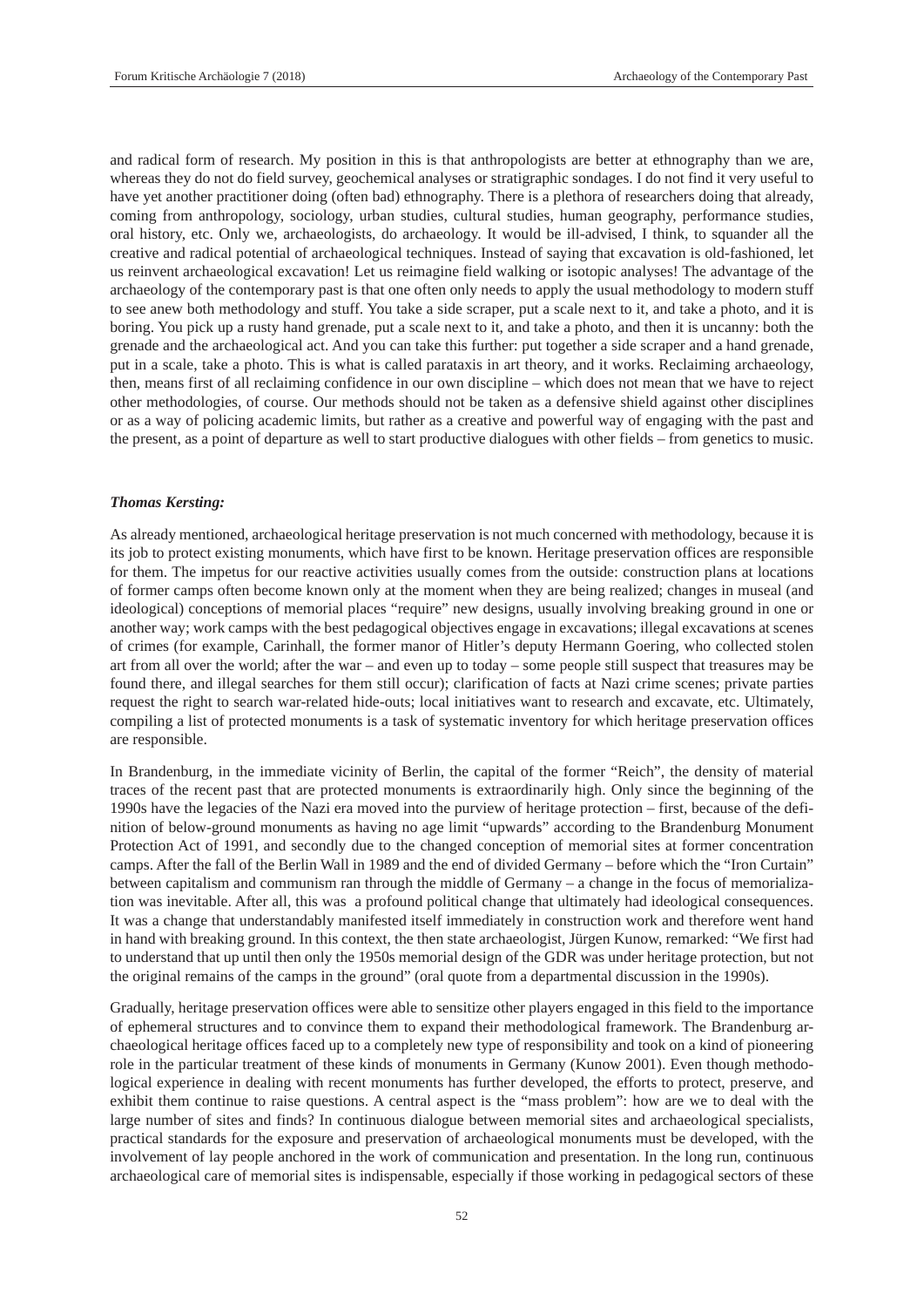sites plan to excavate archaeological structures and their associated finds in order to make history literally "comprehensible" – something that runs counter to any concept of heritage protection!

It is common to emphasize that the archaeology of the Nazi era has to deal with so-called atypical sources (which, when we look closely, are actually quite typical): "Wherever rules are violated, where something illegal happens, there are gaps in the documentation" (Oebbecke 1995, transl. FKA). There is no doubt about the scientific value (along with a protection value) of buried remains due to "documentation gaps": from non-archaeological sources, hardly any further increase in evidence can be expected (although, given all of the unexamined archival materials, this is difficult to judge). Additional value accrues to archaeological findings as documentation because of war losses and deliberate destruction of files and maps. For this reason, archaeological information attains the status of a primary source that supplements knowledge from other sources and leads to completely new questions.

From a conservationist point of view, a fundamental methodological question arises: (how) can one preserve sites? Primary protection means preservation in situ. Remains can be made "visible", resulting in the problem of presentation and preservation after excavation. Or they can stay "invisible" as permanently preserved structures, often located just below the surface. In the latter case, refraining from exposure of the original architectural or other substance can be replaced by markings on the surface. Archaeological findings often provide data relevant for ensuring primary protection. Secondary protection means preservation in the form of documentation and finds, but sacrificing of the original substance. Previously unknown kinds of finds are recovered, some of them even involving new materials, in an unusually narrow dating framework for archaeological objects, a short "lifetime". In addition, we encounter problems of restoration and conservation. However, preservation and storage of mass finds must not be thought about "in anticipatory obedience" in terms of the limited capacities of state offices.

The analysis of the finds is difficult given the gaping absence of archaeologists specializing in this field, although first approaches employing standard archaeological methods on these materials exist (asking when and where objects appear for the first time). However, in this case, we do not deal with centuries or decades, but with an exactness at the level of a year or an even finer dating. Accurate dating can in some circumstances be decisive for the identification of a location as a Nazi camp. The goal is to clarify the questions: what were specific places used for, how are they to be interpreted? Here the problem of *Nachnutzung* or "post-use" often arises, especially by the Allied (or, in our case in Brandenburg, Soviet) military that demolished or destroyed the camps and built new military facilities on top of them. In some locations, this led to the emergence of new perpetrator-victim constellations (so-called Soviet "NKVD special camps"), which produce their own commemoration problems (a "double history", as this is called in German).

These circumstances can ultimately add up to the status of a place as an official heritage monument. To put places of collective suffering under archaeological heritage protection is no longer met with opposition in Germany. No one wants to be suspected of sympathy with the erstwhile perpetrators; there is, of course, no category of "victims' places" in heritage protection law. So-called "perpetrator sites" – for example, the sectors in camps where guards lived – were, for racist reasons, usually better built and are therefore better preserved. Such remains can also have heritage character and value. But they are problematic as places for general display since there is less acceptance among the public, as that would imply a kind of solidarity with perpetrators. To what extent this situation may change in the future remains to be seen, as new political parties that relativize Nazi history enter the stage in Germany.

Before the start of any excavation involving modern remains, methodological concepts for future handling of the features and objects that may be discovered, including mass finds, must be worked out. Excavations for pedagogical or pure research reasons should be avoided in the future, leaving only those that must be realized for purposes of heritage protection. This precept also applies to the selection of objects for conservation and restoration. There are still no general agreements about rules for dealing with objects of mass culture, although a consensus has emerged that choices must be carefully documented when deciding to dispose of excessive finds. Excavations of recent forced labor camps have to be expertly supervised, but at present only very few archaeologists, especially in the regional offices, specialize in the archaeology of the contemporary past. In memorial places as well, trained personnel are necessary to convey the value of such remains in a professional fashion. However, since the initial fieldwork in "forgotten" camps, heritage preservation services in Brandenburg no longer have a problem of legitimacy.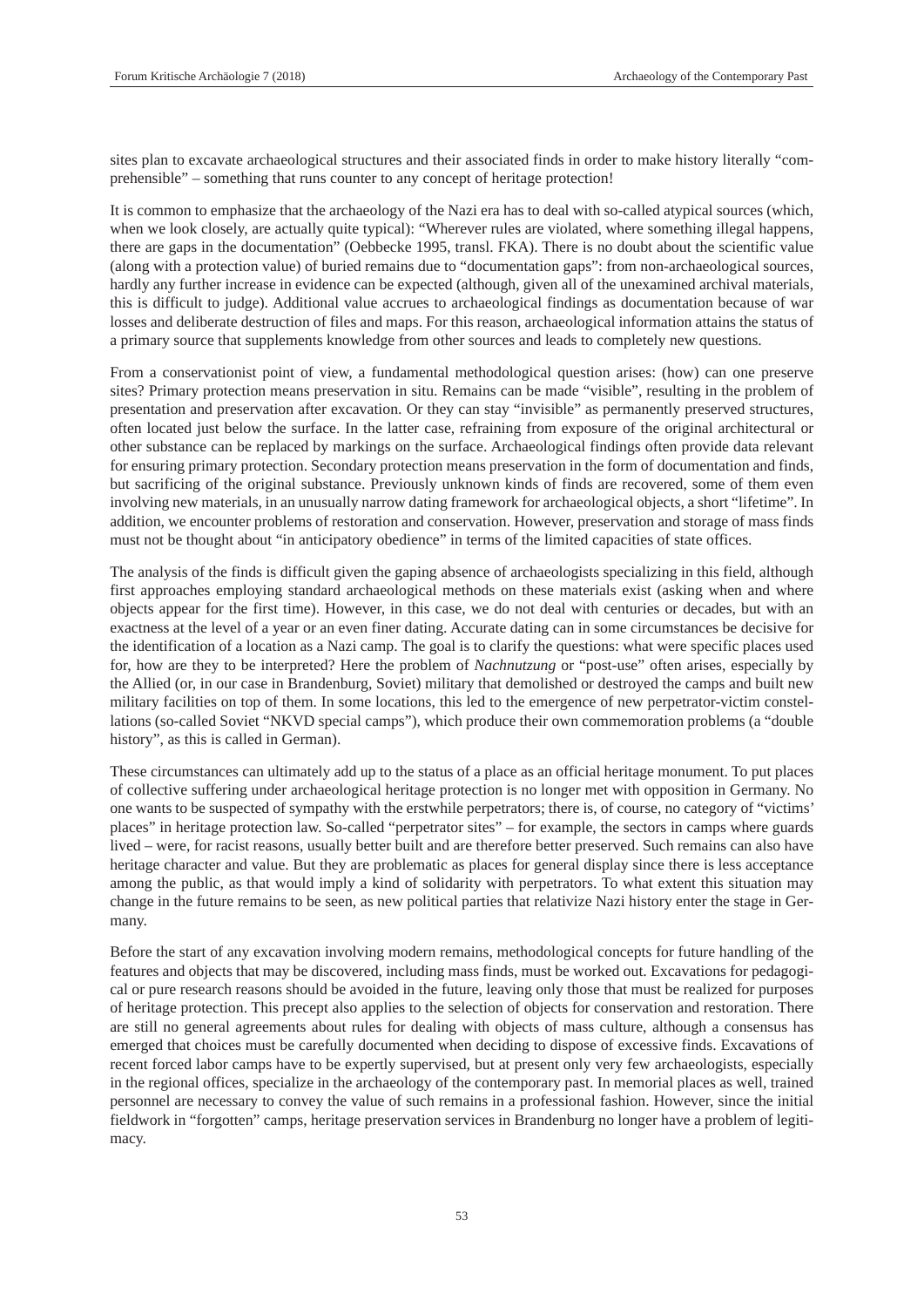**An archaeology of the contemporary past is for many of those who practice it heavily focused on the material, whether conceived as material traces of memory, "things," or features and mobile finds. Where does this leave people, a question that is particularly pressing in light of the "closeness to us" of the "object" of research in an archaeology of the contemporary past?**

#### *Alfredo González-Ruibal:*

I am not so sure about the relevance of things in contemporary archaeology. It depends on the tradition. There is the neomaterialist school, with Bjørnar Olsen, Christopher Witmore (both of whom contributed to *Reclaiming Archaeology*) and Þóra Pétursdóttir, where materiality does have a very prominent place. It can also be argued that things are important for practical reasons in rescue or preventive archaeology. Grey literature has not much time for people, and most emphasis is put on descriptions of artefacts, features and sites. Yet the opposite problem is also true. In the Anglo-American tradition objects are often (but by no means always!) just a backdrop that you could even remove without noticing it (as Olsen criticizes in his chapter). In the case of the US this is something that comes from historical archaeology, where there is a tendency to produce very lengthy descriptions of historical events, using documentary evidence, including names of people and lots of biographic detail, and then a couple of paragraphs describing a few artefacts. Historical and contemporary archaeology face the challenge of too much and too good written and oral information. It is simply too tempting to forget being an archaeologist and become a historian or an anthropologist (or a philosopher) instead. I see this in an area to which I have devoted quite a lot of time, the archaeology of the Spanish Civil War. People start talking about the soldiers or the military operations using the available documentary evidence and archaeological remains virtually disappear from sight. Archaeology in this way becomes the handmaiden of history again. The difficulty is not so much to strike a balance between things and people, but rather to produce an account where something deep about humanity is revealed in things – I am not interested in things per se, otherwise I would have studied geology or engineering. To mention again the work of Leone and collaborators: they got to the people through the pollen. They are not interested in the biography of pollen or its material qualities. But they do not disregard it, either. It is the foundation of their work, that makes it particularly valuable. They end up telling a very moving, very powerful story of resistance and survival that could not have been told with written documents alone. The fact that we do not see people in an image or a narrative does not mean that they have been disregarded. Consider the case of Camilo José Vergara's photographs. At some point he stopped taking photos of people, and he focused on the materiality of derelict ghettos. Does this mean that he is interested more in the architecture than in the people? Of course not. He has found a powerful way to expose the situation of the people (their oppression, but also their struggle) without making them the object of his gaze (something which lends itself easily to voyeurism, by the way). However, it is also possible to find an interest in people in more conventional kinds of archaeological research. I am thinking about the work carried out by German, Austrian and French colleagues in sites of violence (e.g. Schnitzler and Landolt 2013; Theune 2018). They also reach people through things, often in very poignant ways.

#### *Laurent Olivier:*

This is a very deep question, since it addresses the relationship we enjoy with "things" and more generally the material environment of our "culture" or "civilization". In other words, the archaeology of the contemporary past basically deals with that question: what is the archaeological identity of our present times (González-Ruibal 2008; Olivier 2013)? Is it something special – a complete turn compared to previous periods of time? And what kind of archaeological processes are at work today, right in front of our eyes? Is, for instance, the spread of urbanization all over the world an irreversible movement, such as that of "Neolithization"?

#### *Thomas Kersting:*

Archaeology inevitably deals with material remains. This corresponds to its disciplinary definition, and archaeology does not need a "material turn" in order to engage in historical research. It has been emphasized sufficiently that our topic is "the people and not the pots". The fact that we, as archaeologists of the contemporary world, know the fate of our "research objects" (i.e. subjects of the 20th century) can be emotionally stressful for some people,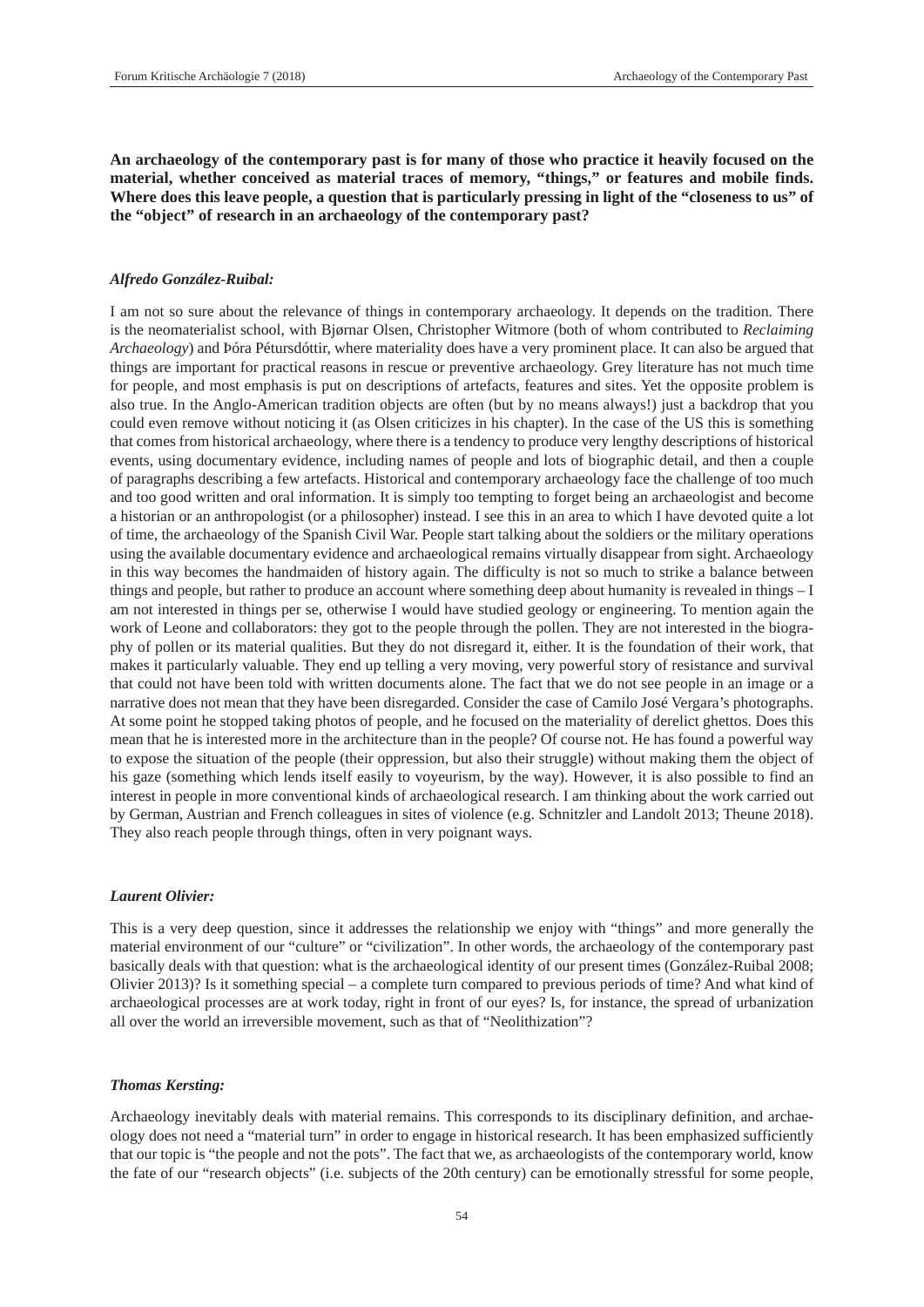but it is a great opportunity for heritage preservation, especially in terms of the public's perception. Archaeological heritage preservation takes place in the public interest in a purely legal sense, but the interest of the public in the subject of contemporary archaeology is quite different from topics offered by conventional archaeology, at least if it is not a matter of a proverbial treasure trove (gold always draws attention, Nazi gold is best).

Material remains are always directly linked to people and their destinies. This is not only true for an archaeology of the contemporary past, but in this field one knows the precise context of the material. Forced laborers, separated into groups by political and racist criteria, spent a significant part of their daily lives in the camps. The built environment, the fittings, and the organization of the camps had a direct bearing on their chances of survival. Therefore, the camps' structures, spatial arrangement, and internal functional differentiation must be examined. The finds themselves are emotionally loaded to a degree highly unusual for archaeology, and in many cases they are even personalized (i.e., with etched names) and thereby assignable to individuals and their fates. Until recently, they could even be relevant for compensation claims, something that unfortunately will no longer be the case in the near future. Things do not speak to us "on their own". To access their significance, we will need, as already mentioned, to evaluate additional sources.

**Archaeologists tend to rely quite heavily on illustrations, both drawings and photographs, in the presentations and interpretations of their work. The existing, often unspoken conventions almost always result in photos that are highly aestheticized. But in the case of an archaeology of the contemporary past, is the dissemination of "intimate imagery" and aestheticized pictures of contexts of crimes and cruelty – especially of mass graves or of individual corpses – or of the details of known persons' lives justifiable? Should limits be set, and if so, on what basis? Should there be a right to intransparency, meaning the right to refuse intrusion into the particulars of someone's life or death?**

#### *Alfredo González-Ruibal:*

There is the idea that aesthetics and trauma should not go together, as if the former trivialized the latter. But artists do create art on trauma. Indeed, it is one of the most productive lines in contemporary art and it has done a lot to create a critical consciousness in relation to crimes against humanity and despotic regimes. Forensic Architecture (Weizman and Franke 2014) for instance produces highly aestheticized work which is at the same time very political and very radical. The art of trauma is in no way a banalization of evil. Quite the opposite, they force us to see evil in a new way, and the most powerful works do stick in our minds. And this is something that predates the Holocaust: consider Agee and Evans' *Let Us Now Praise Famous Men* (1941), which is a powerful statement on the situation of poor sharecroppers in the American south. Aesthetics and politics are not at odds. In fact, aesthetics, and the aesthetical regime of art, as Jacques Rancière (2013) has described it, can be extremely radical. Aesthetics are about everything that affects the senses. The effects that they elicit can be positive or negative: it can be shame, fear or horror, or it can be empathy and love. The great photos (and great writing) in Jason de León's book forces one to empathize with undocumented immigrants (de León 2015). If he had chosen to write in a more report-like way and use more neutral photographs, the message of the book would probably not have been so powerful.

There should definitely be a right to intransparency, but we have to be very cautious with this. It is a right, not an obligation. The problem with ethics is that rights often become universal norms, with no sensitivity to context. The universal rejection of the Nazi regime, which has been elevated to the quintessential definition of evil, would have not been so strong if the images of corpses and emaciated bodies in extermination camps had not been widely circulated. The statement that six million people were murdered is less powerful than a single photo of a *Muselmann*. I feel that the rejection of seeing abject images has less to do with higher ethical concerns than with new sensibilities that abhor everything that is abject and crude (and real: no problem with dramatized violence in film or videogames). But we have the obligation to see. We owe it to the victims of history. Of course, the victims of history have the right to refuse our gaze, to remain anonymous and invisible. But we cannot impose invisibility as an ethical rule. In Spain, relatives of those killed during the Civil War and after by right-wing militia or the dictatorship *demand* that their remains be publicly shown. It was the dictatorship that wanted the bodies to be concealed. The circulation of forensic images has done more to change the preconceptions of many Spaniards as to the supposed leniency of the Franco regime than many history books. And we have to remember that the mother of Emett Till,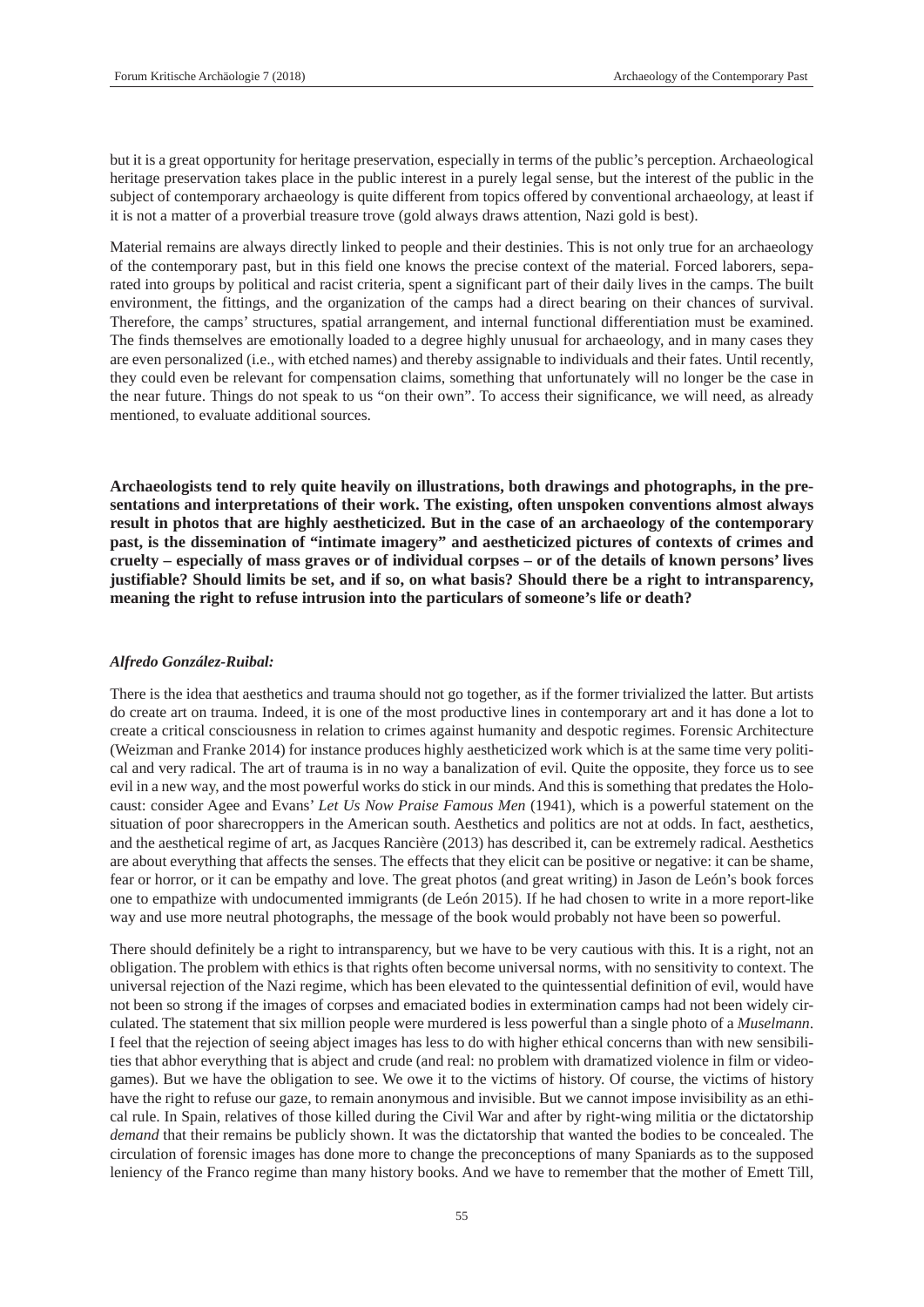a fourteen-year old killed in a racist crime, wanted the disfigured body of her son to be shown in an open casket so that the world would bear witness to racist brutality. This was crucial in changing political sensibilities (Harold and DeLuca 2015).

Should there be limits to visualization? Definitely. I would point out three simple limits: first, the wishes of the victims or their relatives; second, images should not be exploitative, they should not emphasize gruesome details for their own sake; third, we have to be cautious to not saturate the public with images of violence; anything that we show has to have a very clear purpose.

Now, the first point is more complicated than it seems and brings us back to the issue of our concern for the people of the past. Because the wishes of the victims and their living relatives do not have to coincide necessarily. We see this all the time in the archaeology of the contemporary past: rabbis who ban the exhumation of Jews in extermination camps, even if we know that many Jews were secular and in all probability would have desired an exhumation and proper reburial, or relatives who give a Catholic funeral to militant atheists killed during the Spanish Civil War. So, who decides whether images can be shown or not?

#### *Thomas Kersting:*

Decisions about using imagery in archaeology – whether of features or of objects – must focus on the purpose of documentation. Imagery must first and foremost be correct and detailed, plain and neutral. Scenes of crime – and most of the places where we work include such elements – are also meticulously documented. This does not mean that all of the images we produce have to be made accessible to the public.

The same also applies to finds, especially skeletal remains. A major exhibition on a mass grave of the Thirty Years' War ("1636 – Their Last Battle") focused on the results of physical anthropological investigations. Even so, the State Archaeological Museum explicitly refrained almost entirely from presenting skeletal remains.

Scientists must not and cannot express in their every statement their disapproval of the crimes committed in the past or their sympathy with the victims. Such a positioning goes without saying. A concentration on the fates of those individuals one can identify does not automatically mean that one loses sight of the much more numerous other cases or suppresses the memory of them. Limits of representation are ultimately only defined by the rights of the individual, which can also apply to anonymous persons. This issue also arises for personal data of members of the perpetrators, as evident, for example, for identifiers from engineering firms once involved in the war industry (finds of ADREMA plates and company identifications of the "*Gefolgschaft*").

The administration of the companies to which camps were assigned usually recorded all of the workers – the complete workforce, in today's parlance, and in the hierarchizing diction of the time, including the "*Gefolgschaft*" (with reference to a "leader principle") – on identification plates of sheet metal such as the ADREMA ("addressograph") ones. Whether these were forced laborers or party members, Hitler Youth or female "war emergency helpers" made no administrative difference, and these data are often preserved, similarly to the only recently discovered finds of factory ID cards of the ARADO aircraft plants, including those of both involuntary and regular members of the workforce.

#### *Laurent Olivier:*

Ethics are indeed playing a crucial role here. This is the very reason why such research cannot be undertaken without the agreement, but also the active support of families and relatives, as we show in the book. What we experienced on such occasions – when we suddenly brought to light the body of someone who was a grandfather, an uncle, or just a close friend – was unexpected, at least for us: people were just grateful. They were relieved that we brought the solution to an enigma – where had they disappeared? Moreover, the uncovering allowed the mourning process to be achieved. The body of their relative had finally been found and was soon to be properly buried, with the family they belong to. That is the best tribute we can get, I believe, the one that comes from people: archaeology uncovers what was hidden, lost, and forgotten. This is the main thing we do, by the way, and this is our very social role.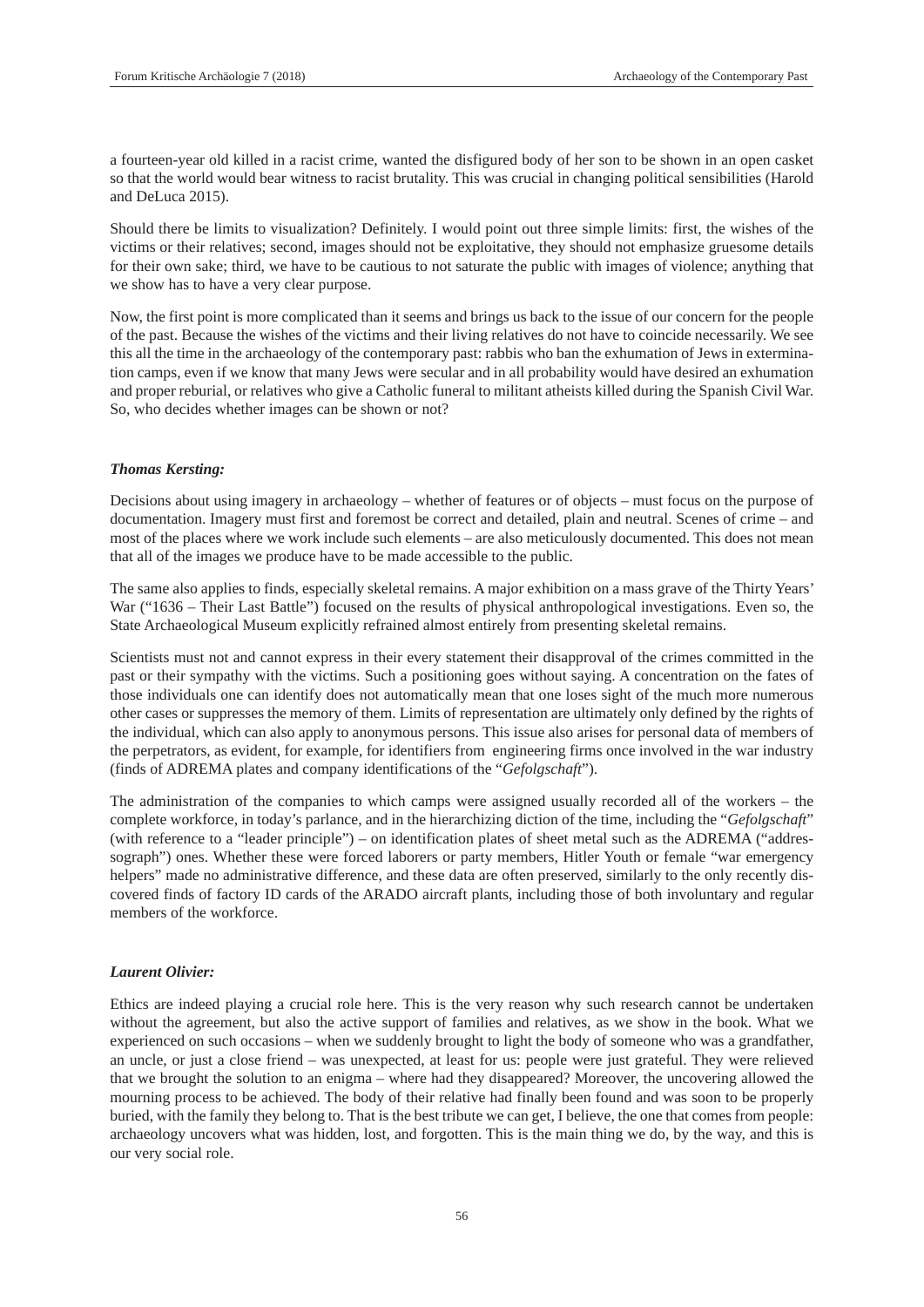**Archaeologies of the recent past – or more specifically recent violence and war – seem to be a "hip" new field that captures attention in the media and from the public. Is the growing number of archaeological studies of recent violence and war simply an opportunistic move because it promises attention and reputation, or does it point towards deeper changes within the self-understanding of archaeology, in particular in regard to its temporal scope and its relation to other humanities?**

# *Thomas Kersting:*

Archaeology (as well as the discipline of history) has always been concerned with testimonies of war and violence, simply because in (almost?) all ancient societies this sphere of life played such an important role, e.g. in the form of warrior elites that immortalized themselves in tombs and fortifications. Such material remains have met with the full and unquestioned interest of older generations of researchers who were used to the same issues of violence in their own political and social structures. Such topics have only lately become taboo, because of the abuse of archaeology in recent German history and the experiences of World War II in particular, that were incomparable to any previous "normal" wars.

Fortunately, today we approach the topic with a different set of conceptions, of admonition and reflection. The archaeology of the recent past seems at present to be limited to the topic of war, violence, Nazi domination, and in Germany sometimes also to the time of the dictatorship thereafter in the GDR. However, there is no reason why we could not mobilize archaeological means to explore other aspects of the 20th century.

From the viewpoint of heritage preservation, material remains must be present in an area in order for the offices to act – according to the historical monument protection law in Brandenburg, they must be covered by soil or water – and they must have an historical and scientific value in order to be deemed worthy of protection. This applies, for example, to camps for refugees and persons displaced after the Second World War, but also to abandoned industrial relics of a bygone era such as the GDR regime.

For the heritage preservation office in Brandenburg, the objects of the war and the Nazi period lead to practical action insofar as they can (finally) be researched, excavated, and placed under protection without public resistance. Not only does the legal side of a formalized "public interest" – as a kind of commissioning agent – mandate such research, but also a real public interest exists. This interest may also include a certain creepiness attraction: as I mentioned, for the press, "gold is good, but Nazi gold is even better."

The so-called "authentic places" and their material legacies are indispensable mediators in the political (and indeed human) education of future generations, precisely because of their connections to violent crimes and associated suffering. The desire for a direct, perceptible material presence has led to the "rediscovery" of a large number of hitherto neglected places. Local community initiatives have contributed to a significant extent to this search for material traces. The literal, but also the social function and effect of archaeology consist precisely and above all in making hidden things once again visible and recognizable. Locations of camps and their history(ies) are thereby re-anchored in public consciousness. The value of visualization and "graspability" of original camp remains has been successfully functionalized in the context of work camps as an entry point into the subject for young people. From my point of view, therefore, archaeology does not just contribute to a fashionable boom in the history of war and violence, but addresses (at last!) real social concerns.

#### *Laurent Olivier:*

It is true that a lot of archaeological studies of the contemporary past are presently focused on traumatic and violent events, such as, of course, those caused by the Nazi regime, the Spanish Civil War, or even more recent mass murders. I do not think this is because these events are spectacular and quite shocking. I rather believe it is answering a social demand – a demand for truth and justice, since these terrible events have not only strongly affected collective memory, but they have also been kept hidden for a long time. And on the other hand, one also has the arrival of a new generation of people, the first ones to have nothing to do with those events, which was not the case for their parents or grandparents. They want to know what happened at that time and to understand objectively why, in an historic perspective. This is what happened in the late 1990s and early 2000s with the Nazi period, and this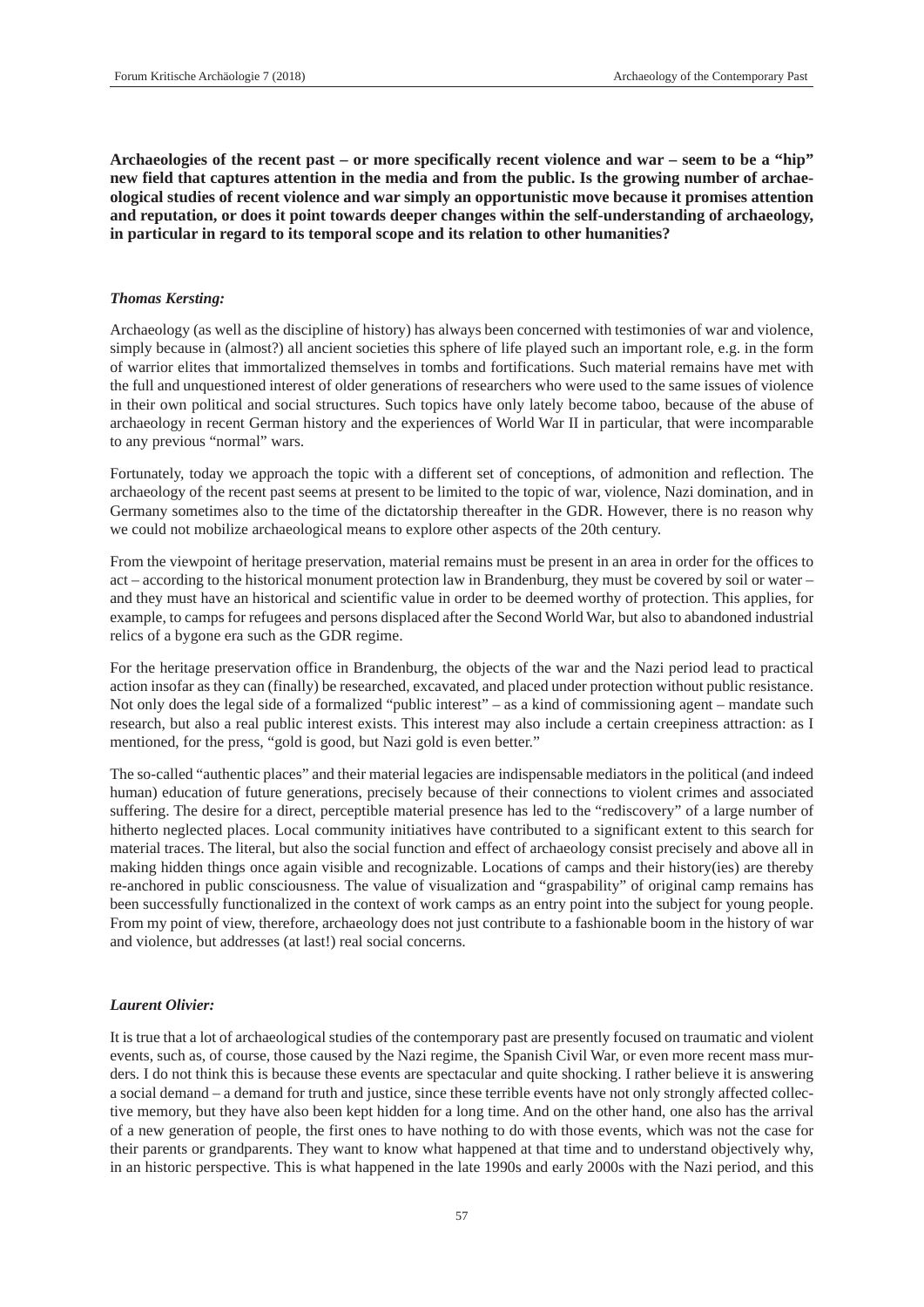is what is happening with the fascist Spanish regime that lasted until the 1970s. So again, such an archaeology of the recent past cannot be separated from its historical conditions – this is what makes it highly political, in the best way: enquiring about the collective traumas of society and contributing to care and healing.

# *Alfredo González-Ruibal:*

Again, I think that there are regional differences here. In my opinion, the interest in the traumatic past in countries like Germany, Spain or Argentina has deep historical and political motivations, and many young practitioners enter this field not because of the practical opportunities that it may offer (none in the case of Spain!), but out of a genuine interest and political commitment. In the UK conflict archaeology is more associated with warfare and military history, which have a long tradition in the country. War and violence have always fascinated the public (particularly men) as seen in the tens of thousands of popular books, films, and documentaries on the Second World War. Conflict archaeology brings together two issues that attract people: modern warfare and archaeological research.

I do think that the increasing concern with modern conflict in archaeology is indicative of deeper changes within the discipline. It indicates a greater willingness among archaeologists to engage with issues that are of contemporary relevance, which is in the last instance an echo of the post-processual critique that started in the 1980s. It also indicates a greater willingness to break the boundaries of archaeology and work with other fields, not just the natural sciences, but also literature, cultural studies, theater or the visual arts. All of these are fields concerned with memory, temporality, presence, and traumatic pasts.

I also believe that conflict has a lot of potential for rethinking the social and the political in archaeology, but for that we have to see conflict not so much as an anomaly but as constitutive of human society.

**Do the lessons of an archaeology of the contemporary past have implications – and if so, which ones – for archaeologies that focus on the more distant past? To what extent is an archaeology of the 20th/ 21st century political, and perhaps more politicized than other kinds of archaeology? What is its relation to general "activist" tendencies in archaeology? Should politicization be restrained, avoided, or promoted, and why?**

# *Laurent Olivier:*

There are three different questions here. What does the archaeology of the contemporary past bring to archaeologies of the more distant past? Something enormous that surely a lot of us do not wish to acknowledge: we can't really reconstruct "what happened there" and "what people were doing there" from the archaeological remains we find in the ground. So what is it that we can do? A *memory*, the material memory of the past, which is not the *account* of the past (Olivier 2011). This is a huge difference. Second, is it normal that the archaeology of the contemporary past is so politicized? Yes, and it is basically unavoidable: when history recalls "what has happened," archaeology brings to light what people have experienced in their own life – it is the voice of the "voiceless of history," as Walter Benjamin would have said. And third, what should we do about that? Well, what can you do about something that is inescapable? Stay fair and decent, as much as you can. The ideological exploitation of archaeological data, which was undertaken by the Nazis, for instance, taught us that the past may be used as a weapon of mass destruction. We are somewhat like the nuclear physicists: we cannot pretend we have nothing to do with that and are just doing science. But what we can say is that, as much as we can, we will not contribute to anything that could harm anyone. It is an ethical issue, a matter of personal and collective consciousness. Perhaps is this the very definition of activism, isn't it?

#### *Thomas Kersting:*

Of course, the archaeology of the 20th and 21st centuries is more aware of its political implications than other archaeologies: it knows the political contexts and personal destinies of its research "objects" and can provide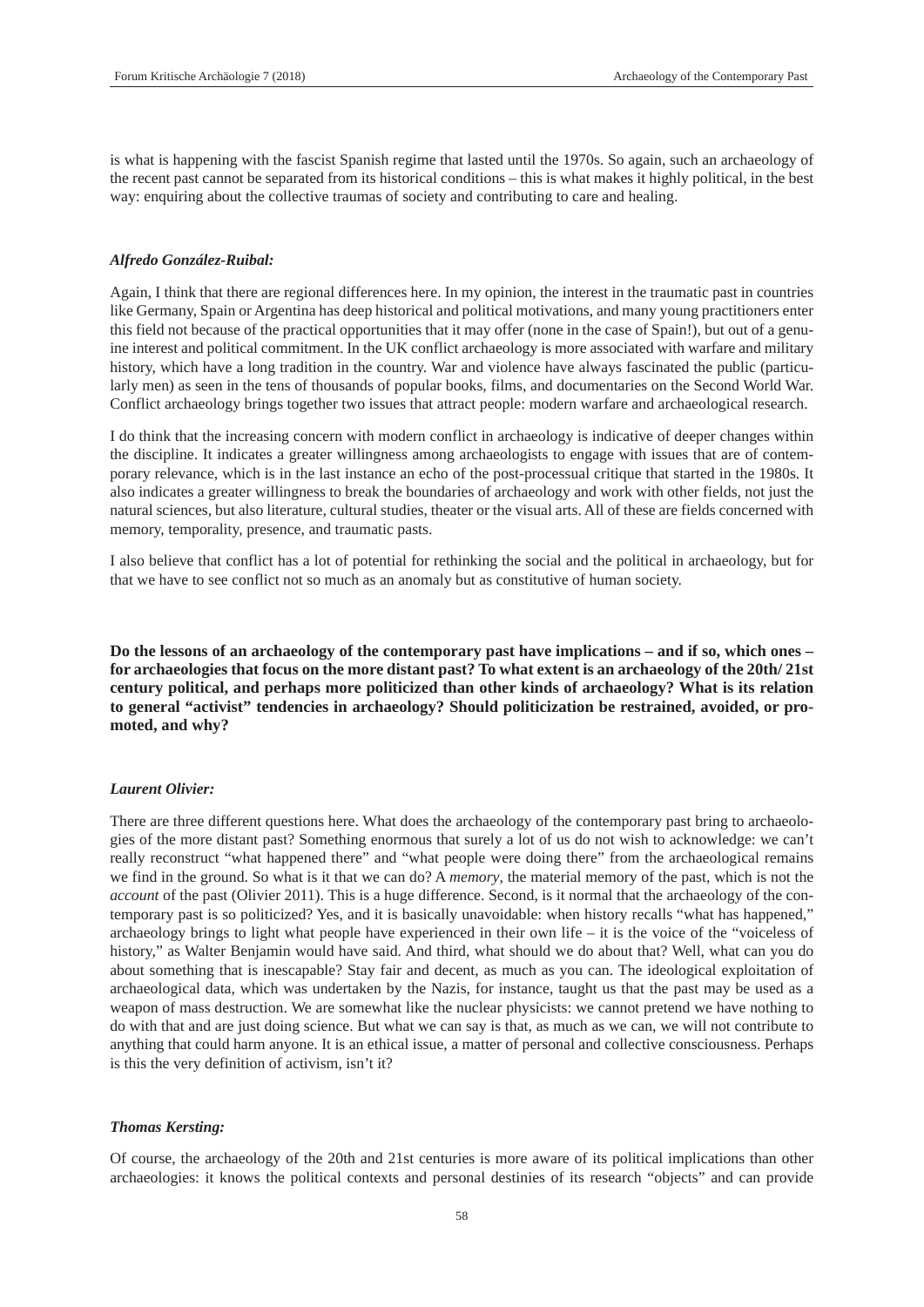reflections on them in terms of current issues (war crimes, marginalization and exclusion, camps, mass graves all over the world).

Against the background of this knowledge, the archaeologies of older periods have long since extended their principal (obsessive?) fixation on antiquarian analyses – required by the kinds of evidence they deal with – and try to take the possible fates of "their" people into consideration. Flint daggers and bronze swords are not only symbols of power, but real tools of murder.

When archaeology in the Nazi period or in the GDR positioned itself politically, that often happened in anticipatory obedience, whether voluntary or forced, in submission to the existing system. Today, in the field of archaeology of the contemporary past, heritage preservation has the opportunity to take up and support citizens' initiatives. Often, even usually, especially in Brandenburg, these initiatives work in the broadest sense against the political right. Municipalities with sites of former camps and potential memorial sites in their jurisdiction also come under increasing pressure, if attention has been drawn to them because of activities of right-wing extremists. Whether matters will continue to develop in this way is questionable, given the changes in the spectrum of today's political parties.

I see and welcome the politicization of archaeology, especially of heritage preservation, if this happens within the framework and in the service of political education.

There is widespread agreement that memorial sites as providers of political education on this subject as well as state archaeology share a common interest in conservation and presentation of remains; they also agree that interdisciplinary cooperation and the strengthening of archaeology at memorial sites are indispensable. However, there cannot and should not be a hierarchy of interests. On the one hand, the memorial sites should not "use up" their original resources – the authentic remains of the past – in day-to-day activities, jeopardizing them through "educational" exposure and excavations in the framework of workcamps. For its part, state archaeology must also take into account the special status of these "non-normal" buried features. Archaeology benefits from the emotional quality of these remains – the direct relation of archaeology to social realities with regard to political education is new and valuable. A new and successful path is being taken in Brandenburg in the cooperation between memorial sites and the heritage monuments office.

Finally, politicization has a positive effect on the perception of archaeology, which has, as a rule, only the status of a cultural curiosity, mentioned "before the weather report". If there has been up to now consensus that conflicts should be resolved peacefully, that marginalization is bad and integration good, an archaeological contribution to preserving these traditional values would be welcome.

#### *Alfredo González-Ruibal:*

The issue of politics is complicated. Not all the archaeology of the contemporary past is political or has political implications. This is all right. It does not have to be. Although I do not usually find such kinds of work interesting, it does not mean that I find it worthless. We need a diverse and rich contemporary archaeology that explores a variety of themes from a variety of angles. Now the problem comes when we try to define what is political and what is activism in archaeology. Are they the same, are they different? Is political and politicized archaeology the same thing? For me archaeology becomes political when it deals consciously with an issue that is controversial – because politics is about conflict and disagreement (Mouffe 2013) – and takes a stance, it refuses to be neutral. Simply by choosing a specific topic of research we adopt a political stance. Thus, when I study a concentration camp of the Spanish Civil War instead of, say, a Roman villa, I am making a political statement. What makes the work political is not so much the excavation itself, but the decision to make the excavation. If I am a contract archaeologist and I am commissioned by the local heritage authorities to do the excavation, the work is no longer necessarily political, it can even be antipolitical – the aim of the authorities may be to neutralize the potential of the site by transforming it into a bland heritage display. Many of the contributors to *Reclaiming Archaeology* take an overt political perspective by selecting certain themes and by asking political questions: interestingly, these include all the contributors from Latin America and Spain (Haber, Gnecco, Verdesio, Gordillo and Hernando) and North American historical archaeologists (Leone et al., Orser).

I think that politicization has to be restrained, if for that we understand the incorporation of the field of scientific practice into the field of party politics. Politically-committed archaeology, in turn, has to be expanded, that is, the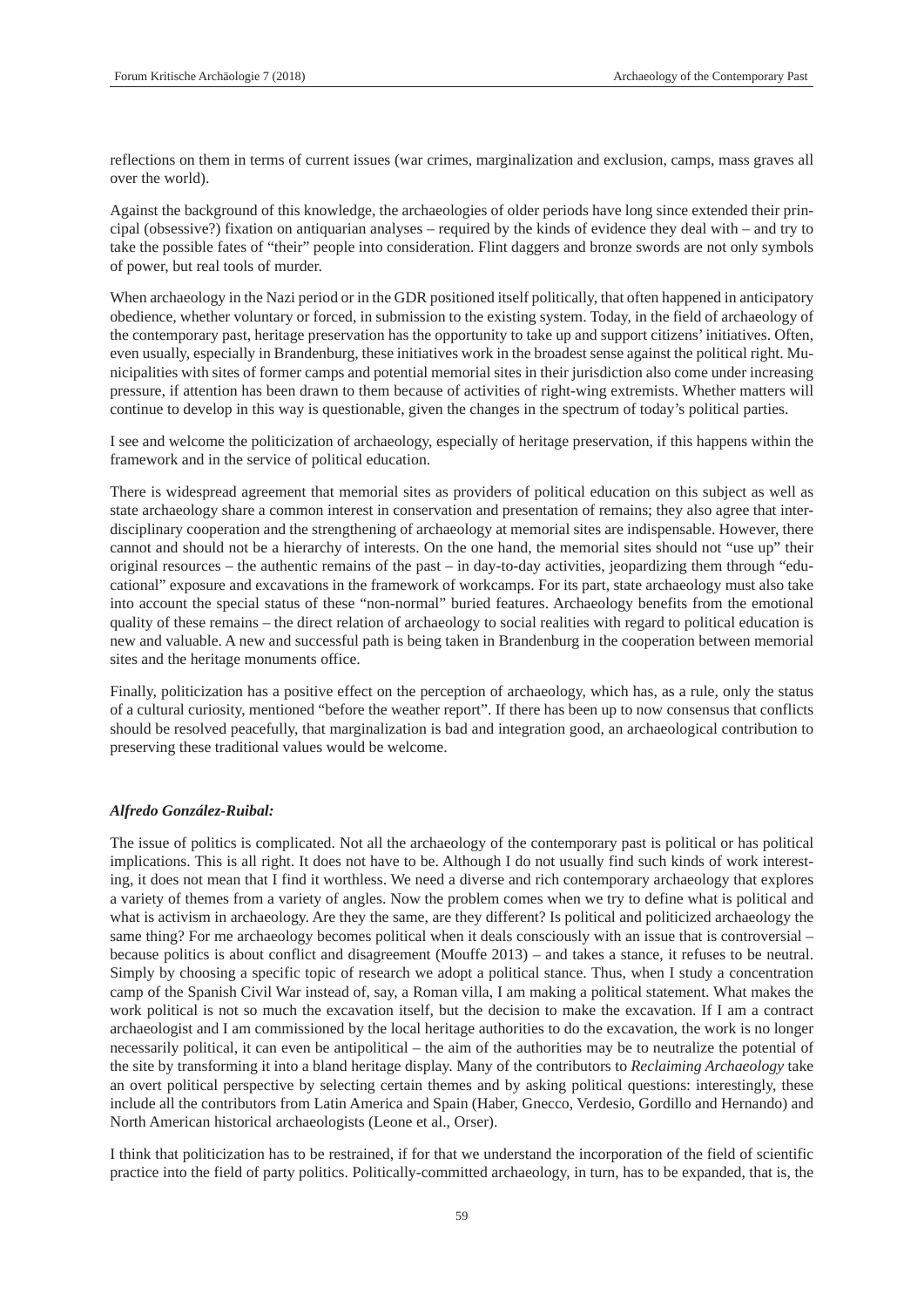archaeology concerned with the political. I am using here the distinction between politics and the political as outlined by Chantal Mouffe (2005). If we employed these conceptual apparatuses more in archaeology there would be less risk of conflating true politics and post-politics or even simple policy.

I see a politically-motivated archaeology and an activist archaeology as different things. I do archaeology of the Spanish Civil War and the Franco dictatorship. I do this as a choice and I have selected this field of research for political as much as for scientific reasons. I find it unbearable that distorted, authoritarian visions of the war and the dictatorship still prevail in my country. I want to contribute to construct a new master narrative about the past that has political effects in the present. But I am not an activist. I am a scientist. I say this not because I do not like activism, but because I respect it too much. Because activists are killed in Brazil and Mexico, because they go to jail or are fined in Spain. Because they devote their lives to activism. It is a full-time job. I know very few scholars who can be properly described as activists, and none is an academic archaeologist. Committed scholars – archaeologists who are politically engaged and want to effect a change in the world – should, as I see it, produce work that can be used by both activists and politically-mobilized citizens in their struggles. A good example is provided by one of the contributors to *Reclaiming Archaeology*, Almudena Hernando. I would not consider her a feminist activist and do not think that she sees herself as such. Yet her intellectual work has been of enormous importance in the feminist movement in South America and Spain. She develops complex ideas in a plain style, which has allowed people outside academia to appropriate her ideas for their own struggles.

Whatever our choice, I believe that it is crucial to distinguish the internal and external discourses of the discipline. It is all right to write in an academic journal that the archaeology of the contemporary past has to be political, activist, committed, or what have you, but it is not a good idea to say so in public (or in certain public arenas), because the statement "all archaeology is/should be political" requires a lot of explanation and nuance. Most people outside academia will understand that you are defending a partisan archaeology that abides by a specific party politics and is not interested in truth. When you are dealing with neonazis or neofascists, it is not a good idea to say that you do activist science or that truth is relative and everything is political. You better present yourself as a scientist with hard facts. Here lies part of the success of Forensic Architecture (Weizman and Franke 2014). They have a clear political agenda, but they emphasize methods and facts. These are their strongest weapons.

# **Comment by the FKA Editorial Collective2**

We are pleased that the three book editors have responded to our questions in such detail. Their contributions inspired us to engage in our own intensive discussions, which we continue here briefly in written form. We note that we are in agreement with much of what our three respondents have written. Archaeology of the contemporary past poses a multitude of new questions and challenges which our interviewees as well as the other authors in the three edited books address. Our brief statement here comments on three themes in the field of contemporary archaeology that appear as central elements in all three responses, and which we think merit further discussion. These are issues of the self-understanding of an archaeology of the contemporary past, the relevance of sources used, and the political dimensions of this disciplinary direction.

#### **On the self-understanding of contemporary archaeology**

Our three colleagues present their understandings of contemporary archaeology without an apparent desire for binding definitions. All are of the opinion that the aim of such an archaeology is not to explore the materiality of a specific time period; rather, it is ultimately about the fates of people in the past. In this way, the authors position themselves clearly in an anthropocentric context. Contemporary archaeology operates in a chronological horizon in which the constellation of specific social groups is to a significant extent known, making it possible to engage with individual as well as group fates.

<sup>2</sup> Reinhard Bernbeck, Stefan Burmeister, Christoph Forster, Johannes Greger, Barbara Hausmair, Barbara Huber, Susan Pollock and Stefan Schreiber.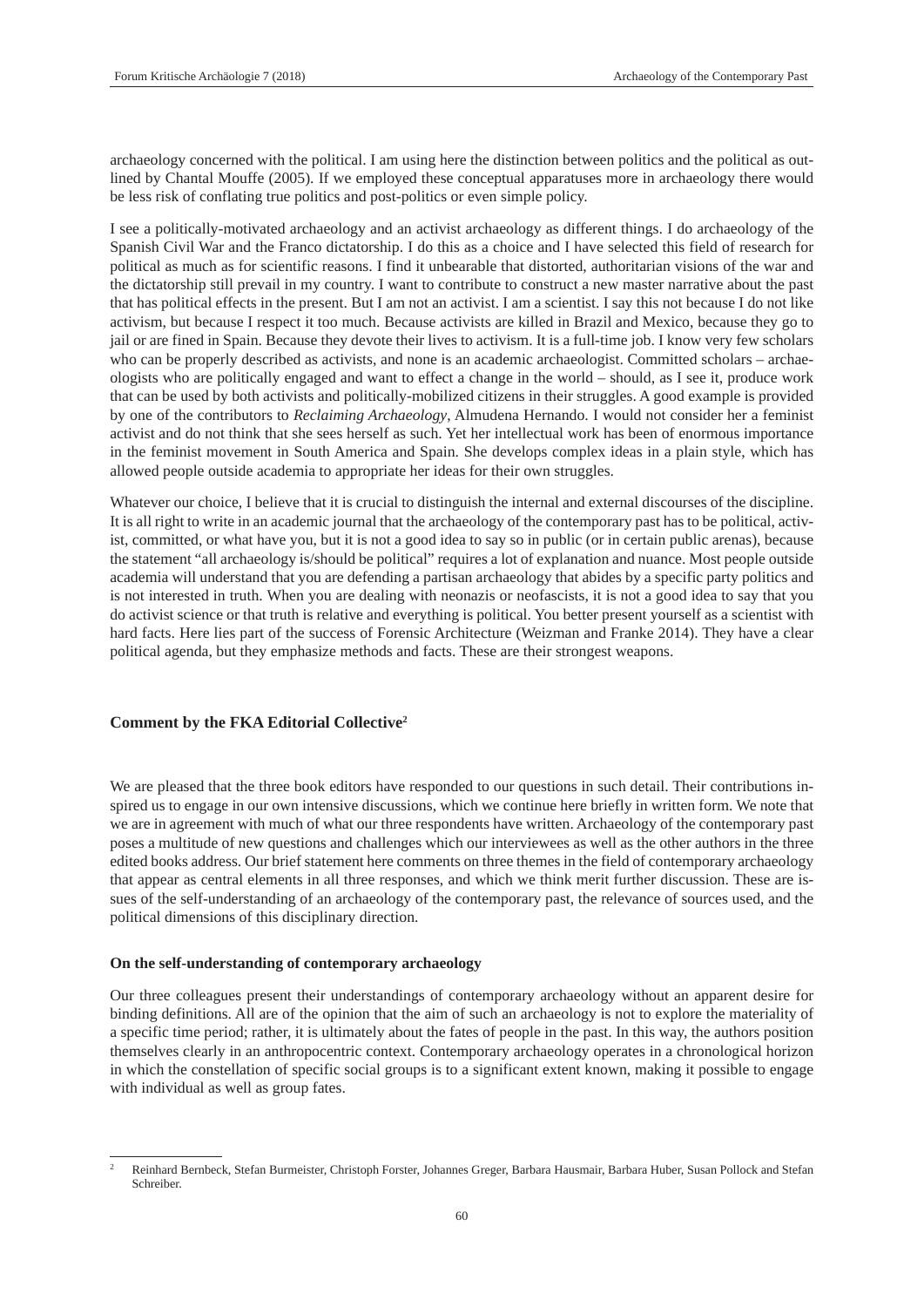However, the reasons our respondents cite for dealing with the materiality of recent times diverge to a considerable extent. Laurent Olivier sees contemporary archaeology as a way to provide aids to memory and an opportunity for affected individuals to have a personal access to past events. Thomas Kersting – surely due in part to the specific way of dealing with archaeology in the context of historic preservation – highlights the safeguarding of existing archaeological remains as well as pedagogical work involving this evidence: materiality stands for past events, above all for crimes against humanity. Kersting's aim is to protect this materiality from destruction and transformation through rebuilding, in order to preserve it as a testimony of past injustice and as a means for political education. Alfredo González-Ruibal rightly writes against the instrumentalization of the past in the present when he sharply criticizes heritage studies. At the same time, he argues that references to the past are an acceptable political means of mobilizing scholarly arguments to intervene in current discourses.

Particularly in González-Ruibal's response and to a lesser extent in Olivier's, there are repeated reflections on disciplinary boundaries that to some extent sound defensive. Why should archaeology, especially contemporary archaeology, not draw on other academic disciplines, from philosophy to art history and geology, to reach its goal of critically engaging with the recent past? We are of the opinion that archaeology should not and need not be limited to a systematic survey and interpretation of material culture. Archaeology has indeed the potential to open up past material worlds by recovering physical remains. But materiality alone does not yield any interpretation that transcends itself. That emerges only from the reconstruction of specific social contexts. For this reason, archaeology is neither methodologically nor theoretically sufficient in and of itself but relies on an integrative approach, an inter- or a transdisciplinarity. This brings us to the second topic, the evidence.

#### **What kinds of data exist for a contemporary archaeology?**

The relevance of evidence in general and written documents in particular is treated differently by our interviewees. Thomas Kersting points – rightly, in our opinion – to the gaps in archives and the false impression of factuality of written documents. He calls for a comparison between sources that are traditionally divided into historical (written) and archaeological (objects) ones. On the other hand, Laurent Olivier is concerned mainly about the effects of selective decay of material remnants. He focuses on erroneous historical reconstructions that result from these natural processes. Alfredo González-Ruibal draws on a very different kind of source for historiography – traditionally not regarded as such – when he considers that intellectual resources have not been fully exploited.

We are astonished that the significance of traditional sources used to write contemporary history is only marginally discussed in the responses. Apart from official written documents, they include private archives, collections of photographs, and, above all, oral history. Why should a contemporary archaeology be methodologically limited to the world of things and examine only marginally a wealth of other available information – or even suppress other sources for methodological reasons?

Clear differences were evident in our own discussions of the importance of different kinds of evidence. While some members of the FKA editorial board see the focus of contemporary archaeology as directed toward material remains and consider this to be the core of this branch of archaeology, for others the material is less central: the origin and kind of evidence do not matter for research on the recent past. Rather, everything can be included that proves valuable for the matter at hand. However, we all agreed that for the reconstruction of an individual issue or locally specific conditions, a sustained critique of ideology that scrutinizes all types of sources is more important than a simple assembling of many different kinds of evidence. How did this evidence – except for oral history, invariably with a material component – come into being, how did it survive up to the present? More importantly, which material remains that must once have existed are no longer available, and why not? Careless discard, barely reconstructible dispersal among diverse administrative institutions, the suppression of remembrance, but also cunning hiding or deliberate destruction of evidence must be taken into account. Here is a difference between traditional and critical archaeology, to apply Horkheimer's well-known scholarly distinction to archaeology. Rather than investing in positivist data collection, a critical archaeology or historical discipline must analyze relevant material remains of all kinds in terms of the politics of their genesis. Again, we as editors are not all of the same opinion: some of us consider the field of archaeology as primarily (cultural) anthropological, others as material history. In any case, a critique of ideology investigates how in concrete cases specific, often individual interests have been (and are) transformed into those of a larger group and how intentions and antagonisms have structured the body of evidence with which we work. There are no "innocent" contexts from which material remains emerge.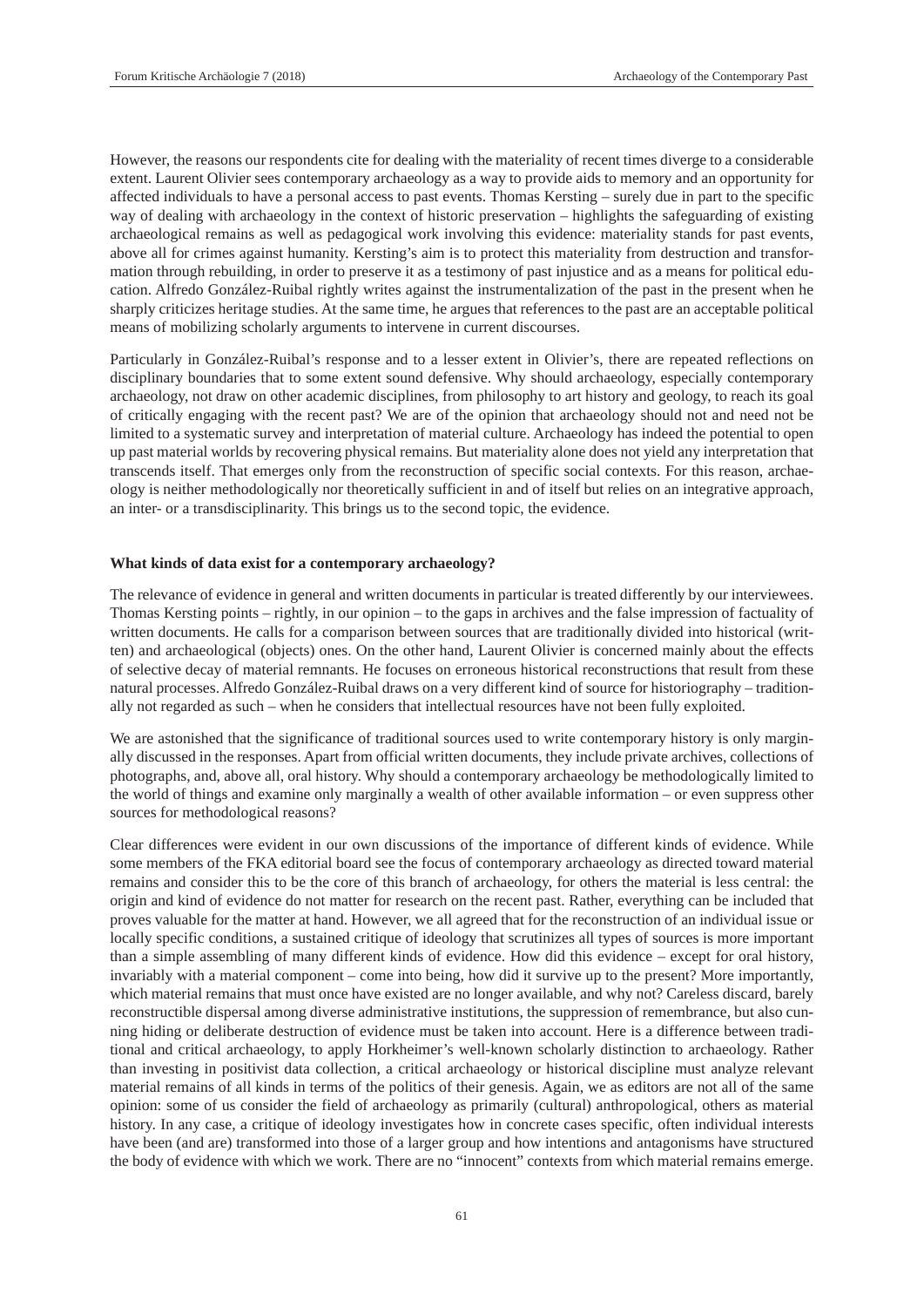# **The Political**

Our remarks on sources and evidence as well as their political constitution lead directly into the wider field of the political dimensions of contemporary archaeology. Here, too, we encountered differences of opinion in our own circle. On the one hand, some of us did not think that, as Alfredo González-Ruibal put it, a single photograph of an emaciated prisoner in a concentration camp might be more effective than the statement that six million people were murdered. Others amongst us argued that while single images and individual stories are much better suited than abstract numbers to arouse empathy and convey the core of the Shoah as profound suffering, a metonymic approach is first and foremost an ethical issue, not one of emotion or of the capacity of the human mind to grasp quantities. Metonymic thinking is incompatible with a history of injustice, mass crime, and repression – the legacies of which are undoubtedly the main areas of concern of a contemporary archaeology.

Following Walter Benjamin, the unfulfilled desires and longings of every single historical person must be integrated into a real history. Accordingly, there are no *pars pro toto* solutions. In the case of the Nazi period, this could be used to derive the – purely hypothetical – demand for a systematic evaluation of all still existing features and finds, even if there were once more than 40,000 Nazi camps throughout Europe.

We end up with a paradox: The memory that comes along with the frequently murderous elements in contemporary archaeology requires an illustrative reduction for purposes of presentation, but doing so destroys one of its basic principles, namely that the remembrance of suffering cannot be satisfied with a *pars pro toto* solution.

This problem reveals the dual character of contemporary archaeology. On the one hand, a part of the repertoire of contemporary history is its investigation and sometimes establishment of facts that broaden our knowledge of the past. An archaeological approach allows us to obtain information on specific contexts, such as individual camps, which are often not known from historical documents or statements by eyewitnesses. But on the other hand, when we engage with the crimes of the last century, we are confronted with another dimension of history that is far less relevant for other periods: that of indictment, not in the legal but in the moral sense. Contemporary archaeology is directly concerned with crimes against humanity, most of which have remained unpunished. They have a significant ethical dimension, and they are of immense political importance in contemporary society. Even if an indictment is not pronounced by archaeologists and historians, they gather the necessary data for it and are thus inevitably part of the process.

Olivier and Kersting see the tasks of a contemporary archaeology mainly in the context of remembrance, one at the individual level, the other at the level of a societal "political education". Since this kind of memory is less a personal matter and more a social remembrance, a commemorative and therefore a political dimension is always present. Remembering, however, cannot be so easily confined to a positive realm because every memory, even of specific victims of a war crime or genocide, brings with it a forgetting of others. There is no memory without the shadow of its negation. The confident affirmative consensus about the political influence of an archaeology of the contemporary past need not end in another aporia. It could be one of its primary tasks – just as it is for the history of contemporary times – to expose the buried, the repressed, and the forgotten.

Forgetting penetrates into this archaeology at other points as well. Kersting remarks that everyday relationships have thus far hardly been of any concern. Contemporary archaeology in continental Europe is fixated on a few manifestations of violent events and relations, on detention facilities of all kinds and battlefields. Other areas that contribute to what Johan Galtung called structural violence are left out. Are not excessive material consumption and the discard of undamaged things part of a violent system? Doesn't this desire for "up-to-date" styles that is propagated by capitalism lead to tremendous suffering, for example among those who work on huge garbage dumps? Contemporary archaeology is already dealing with industrial plants the vast scale of which exceeds anything known from earlier periods, rendering traditional archaeological methods completely inadequate. And what about the political dimension of a temporality that intertwines the future and the past? The increased stream of goods since the industrial revolution, reaching unprecedented dimensions since the 1920s as part of a strategy of planned obsolescence, should also be incorporated into an archaeology of the contemporary past, as these conditions threaten the future of humanity as a whole (Edgeworth et al. 2014).

A final aspect raised in the interviews concerns the question of whether the political character of this kind of archaeology should be discussed in the same way within and outside the academy. We agree with González-Ruibal that the discourses oriented towards a larger public need not precisely mirror specialized internal ones. Apart from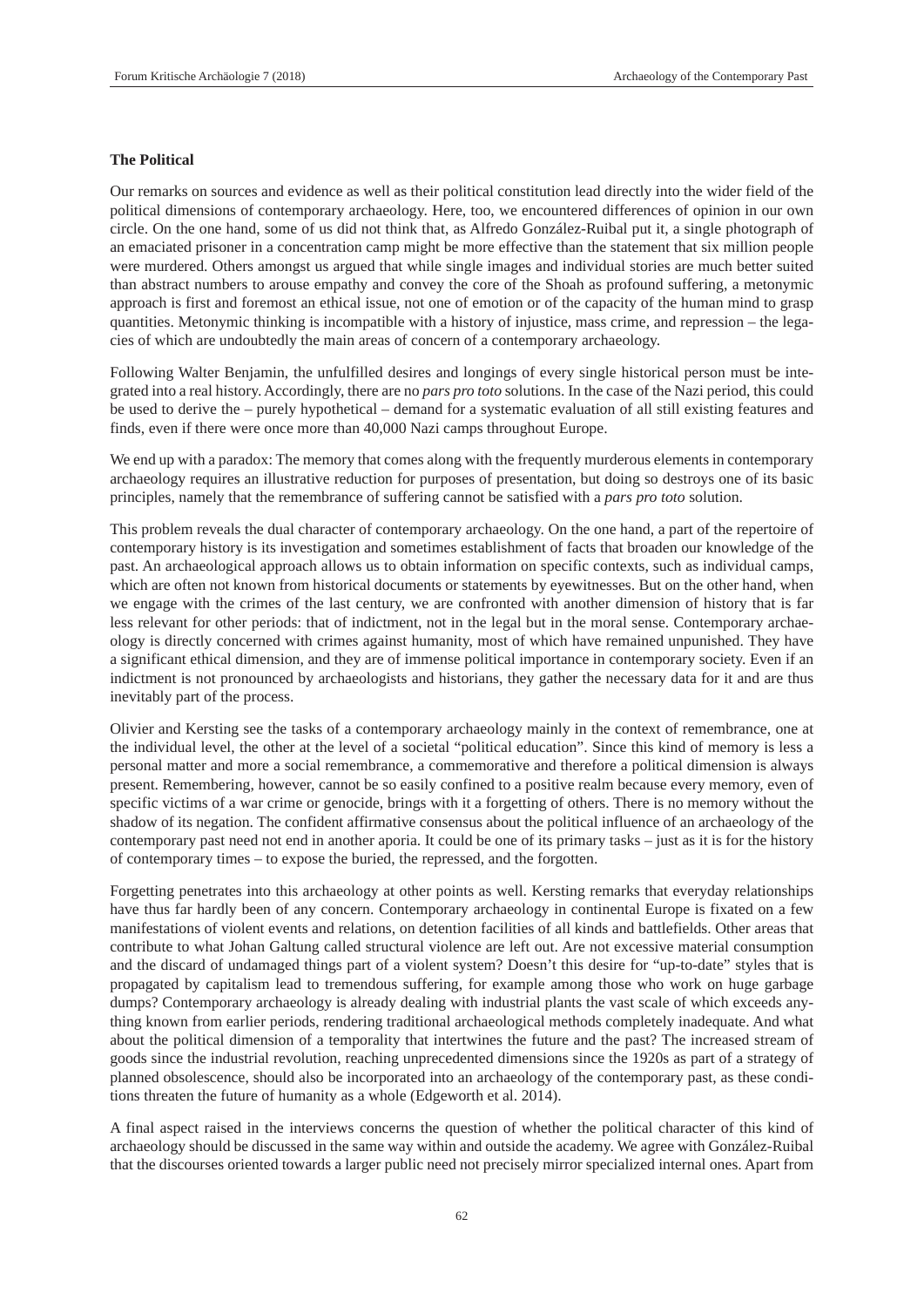the self-evident issue of a technical, discipline-specific vocabulary that is partly obscure to laypeople, the main problem lies in the extent to which we assert truth claims. Since the linguistic turn, language and persuasiveness, detached from any factuality, have been considered responsible for the acceptance (or rejection) of truth claims. In view of the current public discourse, which often seems to distance itself from the factual, we argue for an "evidential turn", based among other things on material evidence. This applies equally to an archaeology of the contemporary past.

Objects are inevitably evidence of past conditions. The narrative that can be woven around them is by no means arbitrary, as Alison Wylie makes clear in many of her papers (e.g., Wylie 1992). Nevertheless, as scholars, we know quite well how we draw narrative connections that are assumed but not documented. Every historical-anthropological debate consists of networks of factual elements, the "mute things," as Kersting calls them. Nevertheless, we believe that it is also important in public discourse to make the process of knowledge production transparent as a dynamic one that turns facticity and inferred relationships into a narrative.

# **Responses from the Interviewees**

#### *Alfredo González-Ruibal:*

I would like to thank the editors for the opportunity to discuss with them matters of shared concern, for their thoughtful comments, and for the opportunity to read the equally thought-provoking replies of the other interviewees, Laurent Olivier and Thomas Kersting. While we disagree in some points, I do believe that we coincide more than it might seem in others.

Thus, I totally agree with the editors that archaeology "should not and need not be limited to a systematic survey and interpretation of material culture" and in my work I have never limited myself to just excavate and interpret stuff. Neither have I defended that we have to disregard or even suppress other sources or not engage with other disciplines. My writings are full of references to sociologists, historians, art historians, anthropologists, philosophers and political scientists. My point is that we have to engage with other disciplines and other sources on an equal footing. Archaeology is not the handmaiden of history. And this is true whether we talk about the Late Iron Age or the 21st century.

My emphasis on the material is only because this is what makes archaeology unique and therefore this is where the most original contribution from archaeology can come from, in my opinion. It is not that I believe that things are the panacea or superior to other sources. I am painfully aware of their limitations. But things are what define archaeology, as opposed to history or sociology. There are many colleagues already working primarily (or solely) with documents and oral or audiovisual sources. There are none, outside archaeology, that work on the archaeological record of the recent past.

I am concerned with the fact that archaeologists working on the contemporary era or even historical periods are often so fascinated by the rich sources at their disposal and with the possibility of being able to talk to living people, that they end up forgetting about the potential of material culture. I am tired of reading papers where things are a mere illustration of an argument that is 95 % based on oral and written sources. We can become historians, for sure. But there are plenty of marvelous contemporary historians already out there. My interest in discerning the realm of the archaeological is not driven by a desire of policing the field or establishing boundaries. The question is: what can we specifically contribute to debates of general interest?

As for the critique of ideology with respect to extant evidence I agree that this is definitely an important task of a critical archaeology, especially for those of us who work on the remnants of political violence. Nevertheless, I do not see this task as incompatible with a focus on materiality. In fact, working on the material traces of victims is a way of denouncing their violent suppression from documented history.

Regarding the politics of suffering, this is again not an issue of either/or nor am I espousing a *pars pro toto* approach to crimes against humanity. For me, it is not about either discussing numbers or showing single individuals as representatives of the whole. We need both and they serve different, though related, ethical, political and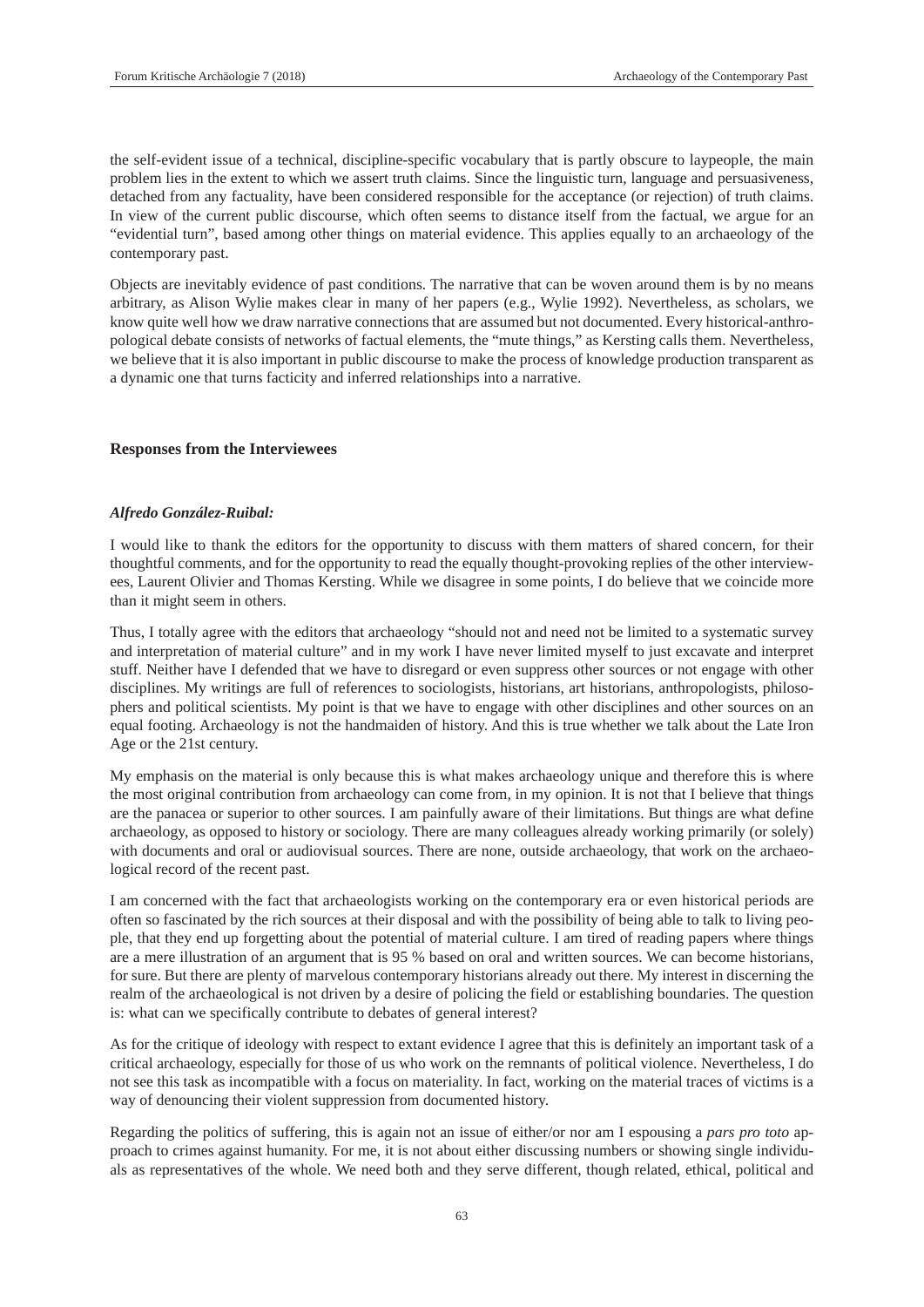epistemic purposes. From a pedagogical point of view, it is easier to empathize with specific people who suffer than with statistics. We should be wary of trusting that numbers or historical explanations alone will have a critical political effect in society. Numbers can be described as exaggerations (as denialists do) and historical explanations distorted, opposed or ridiculed. But few people would make fun of the image of a raped woman after a pogrom. This is why Holocaust museums and memorials have these kinds of images and exhibits. This is why the shoes of Auschwitz are so powerful and have such an enormous pedagogical value. In my view, they are not incompatible with a history of injustice, as the editors argue. They are *essential* for a history of injustice. Totalitarian regimes tried to erase anything that was human in their victims. They preferred to deal with statistics through the bureaucratization of death. We need to bring the specifically, uniquely human back into the history of political violence. And this has to be done, needless to say, along with reasoned, empirical arguments (historical explanations and quantitative history).

Finally, I totally agree with the editors in that we have to expand the notion of violence. By focusing only on war or overt forms of political repression (camps, mass graves), we run the risk of considering conflict as something somewhat exceptional and forgetting that capitalism is structurally violent. Indeed, this is for me one of the main issues that we have to address: the making visible and the rematerialization of the continuum of violence in which our societies are based, a violence that more often than not happens in places remote from Western consumers (the sweatshops of Bangladesh, the coltan mines of Congo or the devastated Gran Chaco in South America). Consumption studies in anthropology have tended to produce a blissful, colorful image of capitalism. By considering the archaeology of capitalism as part of a wider archaeology of violence, we can do much to change this view.

# *Thomas Kersting:*

The editors' statement explores the self-understanding and the sources of an archaeology of the recent past. The two aspects are closely linked: archaeology of the recent past is an independent discipline as long as it deals with sources for which it is "responsible," – that is, with material culture. In an overall assessment of sources, archaeology becomes a partner science for all other disciplines working in this field. Regarding the political connotation of an archaeology of the recent past, heritage management and protection always has to operate within the legal framework prescribed by heritage legislation and thus mandated by "public interest", as it is legally defined by law. From a purely scientific point of view, many everyday things outside camp contexts may provide information about relations of (political) power and violence when evaluated archaeologically. However, researching such contexts and relationships is beyond the scope of heritage offices as long as they have not (yet) been declared "worthy of heritage protection" in a legal sense. The same holds true for the things with which we engage today – they first had to be recognized as relevant heritage. Maybe we just need to wait and see.

#### *Laurent Olivier:*

It is amazing to see how these comments from the FKA editorial board reveal, once again, the "great fault" which appeared clearly among the speakers during the Metz conference. What is it about? On the one hand, some of us consider that the Archaeology of the Contemporary Past opens a new area of field research, previously almost unexplored: our first task should therefore be to analyze and interpret the innumerable new material remains with which this most recent period of the past provides us. This is, roughly, the position of most of our French – or French-speaking – colleagues. They believe that theory and knowledge are going to emerge out of practice and experience in a quasi-natural way. Of course, the risk is that nothing of that is really going to happen; reducing the Archaeology of the Contemporary Past to a poor material illustration of a past far better known by history or sociology. On the other hand, there are some other people among us who consider that theory and knowledge should come first, in order to give a proper and sharp interpretation of what the Archaeology of the Contemporary Past is bringing to light. This is, approximatively, the position of most of our American – or English-speaking – colleagues. And here again, the risk is that this won't really happen, shrinking the theoretical debates of this new field in the discipline of archaeology to a dull sub-product of a poor philosophy or anthropology.

Obviously, this "fault line" runs as well through the FKA editorial board, as it appears in the comments on our discussion. So what to do? I believe that the balance lies between these two opposing approaches. I don't mean mixing a bit of this with a bit of that – a handful of rigorous field practice plus a handful of creative theoretical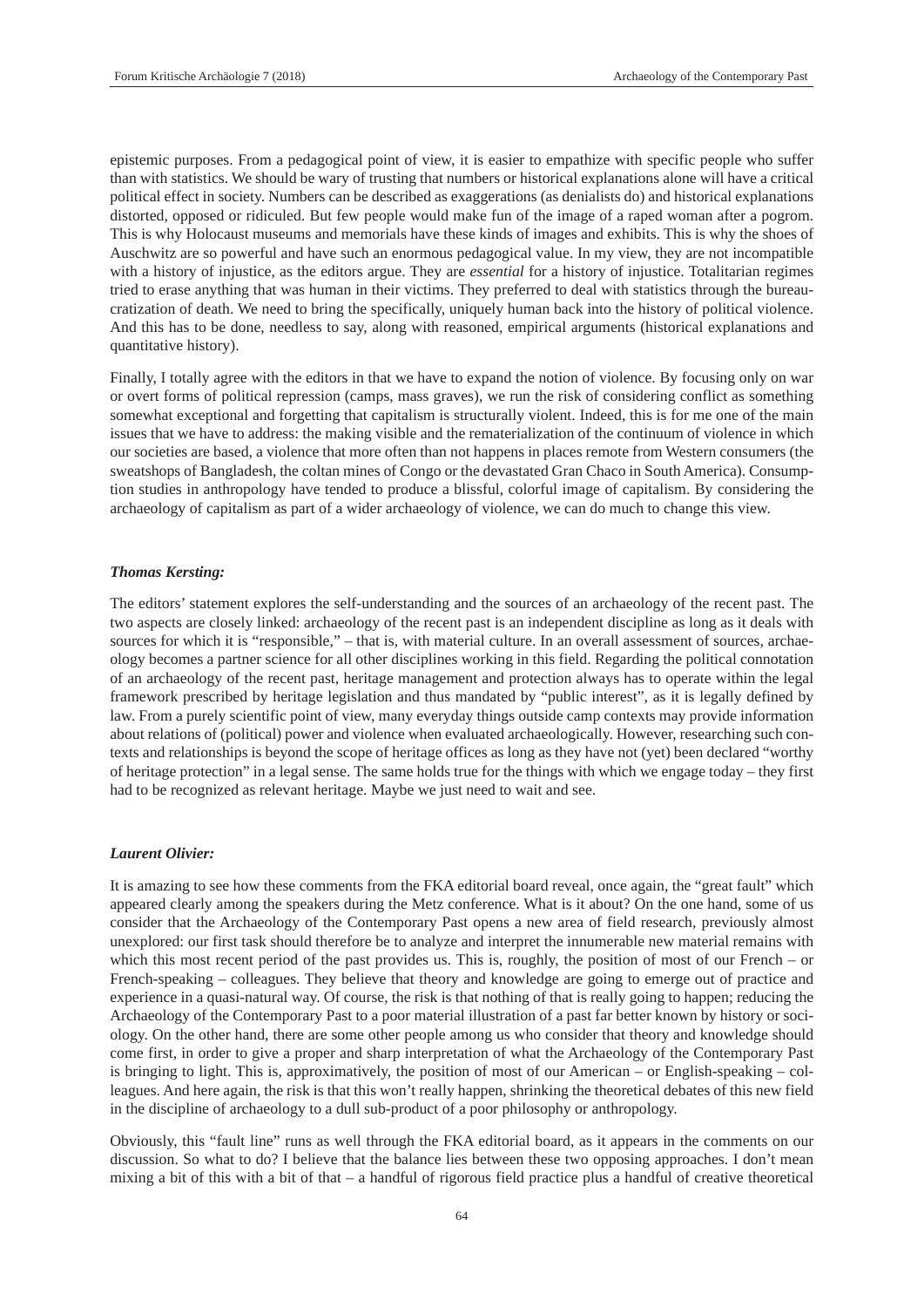thinking. Everybody knows that it doesn't work like that. Following Gadamer, I mean that any serious approach to the past – even the most immediate – should take into account its own historical background or, to put it differently, its own "conditions of knowability" as Michel Foucault would have said. In other words, what does the Archaeology of the Contemporary Past do? How does it challenge the practice and thought of archaeology, as we tried to investigate in *Clashes of Time?* What does it do to us, as archaeologists and as people, and what does it do to the entire society? This is the kind of approach that I share, together with the other editors of the book, with Alfredo González-Ruibal. I am very surprised to discover that the question of the present ideological framework of the Archaeology of the Contemporary Past hasn't been seriously addressed in any of the comments of the FKA editorial board – as if such a thing has never existed.

Yes, our own ideological implication as archaeologists: We aren't the good guys, shaking our heads responsibly, when unearthing all that evidence of the horrors committed during the previous century, including industrial war, extermination camps, genocides and city bombings. Let's try not to forget that nothing would be worse than converting all these sufferings into some inoffensive academic discourse. Yes, this is political, but political right now. Where do we stand? As Europeans, we enjoy the privilege of knowing how deep ideology could penetrate the archaeological discipline: you Germans had Hitler, we had the Vichy Regime, the Spaniards had Franco and the Italians Mussolini. Further East, they had Stalin. We should remember that if archaeology may so easily be manipulated by ideology, it is also because archaeology is a social product; that is to say it is fully impregnated with ideology. What do we want, as a collective fate? What do we have in common, what do we share with each other? These are political questions, but also ideological ones that directly address the issue of the building of a European archaeological thought. Obviously, a long way has still to be walked. And perhaps it is already too late.

# **References**

Agee, James and Walker Evans. 1941. *Let Us Now Praise Famous Men*. Boston: Houghton Mifflin & Co.

- Augé, Marc. 2002 [1992]. *Los no lugares. Espacios del anonimato. Una antropología de la sobremodernidad.*  Translated by M. Mizraji. Barcelona: Gedisa.
- Beck, Ulrich. 1992. *Risk Society: Towards a New Modernity.* New Delhi: Sage.
- Bernbeck, Reinhard. 2017. *Materielle Spuren des nationalsozialistischen Terrors. Zu einer Archäologie der Zeitgeschichte.* Bielefeld: Transcript.
- Blaising, Jean-Marie, Jan Driessen, Jean-Pierre Legendre, and Laurent Olivier (eds.). 2017. *Clashes of Time: The Contemporary Past as a Challenge for Archaeology.* Louvain-la-Neuve: Presses Universitaires de Louvain.
- Bonnichsen, Robert. 1973. Millie's Camp: an Experiment in Archaeology. *World Archaeology* 4(3): 277–291.
- Chouquer, Gérard. 2008. *Traité d'archéogéographie. La crise des récits géohistoriques.* Paris: Errance.
- Croce, Benedetto. 1949. *Contribution à ma propre critique.* Transl. Jules Chaix-Ruy. Paris: Nagel.
- De León, Jason. 2015. *The Land of Open Graves: Living and Dying on the Migrant Trail.* Berkeley: University of California Press.
- Edgeworth, Matthew, Jeffrey Benjamin, Bruce Clarke, Zoe Crossland, Ewa Domanska, Alice Claire Gorman, Paul Graves-Brown, Edward Cecil Harris, Mark James Hudson, Jason M. Kelly, Victor Joaquin Paz, Melisa Anabella Salerno, Christopher Witmore and Andrés Zarankin. 2014. Archaeology of the Anthropocene. *Journal of Contemporary Archaeology* 1(1): 73–132.
- Gadamer, Hans Georg. 1976. *Vérité et méthode. Les grandes lignes d'une herméneutique philosophique.* Paris: Le Seuil.
- González-Ruibal, Alfredo. 2008. Time to Destroy. An Archaeology of Supermodernity. *Current Anthropology*  49(2): 247–279.